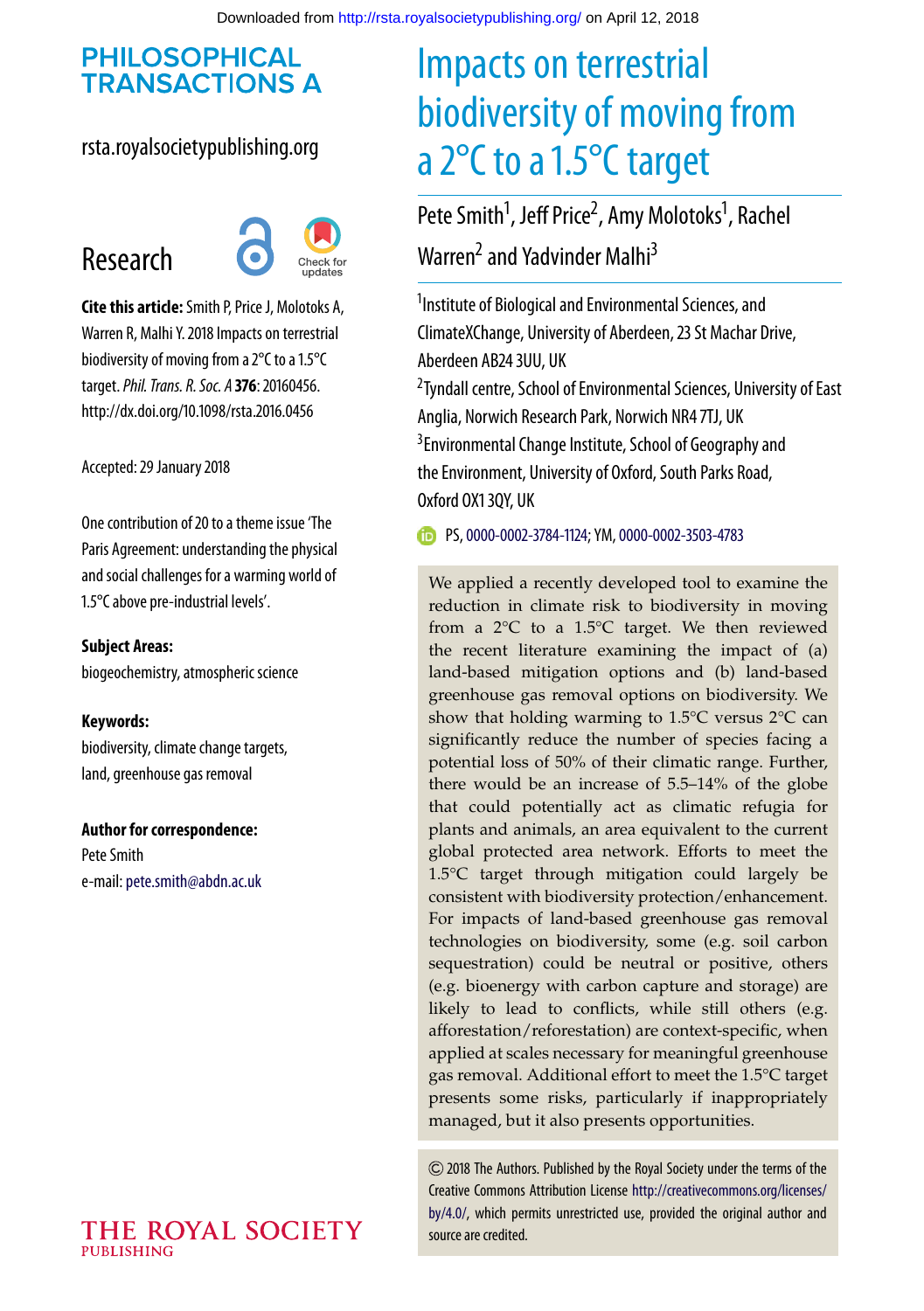This article is part of the theme issue 'The Paris Agreement: understanding the physical and social challenges for a warming world of 1.5°C above pre-industrial levels'.

## 1. Introduction

Perhaps the most remarkable outcome of the Paris Climate Agreement was a renewed focus on the aim of limiting global average temperature increase to 'well below 2°C above preindustrial levels', and 'pursuing efforts' to limit it to 1.5°C. This has stimulated a new focus on understanding the challenges of achieving this target, but also differential costs and benefits of such ambitious climate targets. It is clear that immediate and aggressive mitigation action in all sectors is necessary to meet the  $2^{\circ}C$  target, with even this target probably requiring some atmospheric greenhouse gas removal during this century  $[1-3]$  $[1-3]$ . For the 1.5 $^{\circ}$ C target, additional atmospheric greenhouse gas removal is even more likely to be required, and in greater quantity, to supplement immediate and aggressive mitigation [\[3\]](#page-13-1).

Biodiversity is known to be sensitive to a range of global change drivers [\[4\]](#page-13-2), including climate [\[5\]](#page-13-3), land-use change [\[6\]](#page-13-4) and land management [\[7\]](#page-13-5). Widespread biodiversity loss would be expected to significantly reduce ecosystem services globally, because even small declines in species populations can negatively impact service provision [\[8\]](#page-13-6), and such loss of function in turn threatens human well-being [\[9\]](#page-13-7). Climate impacts may have differential direct impacts on biodiversity at 1.5°C and 2°C, but striving to achieve the 1.5°C target might also have indirect impacts on biodiversity via changes in land use and management implemented to help reach the 1.5°C target.

In this paper, we examine both direct impacts and indirect impacts of striving to reach the 1.5°C target. We examine (§2) the difference in risks to biodiversity of a 1.5°C world, relative to a  $2^{\circ}$ C world, and (§3) impacts on biodiversity of land-based efforts to reach the 1.5 $^{\circ}$ C target. In the final section, we discuss the relative importance of direct and indirect impacts of the  $1.5^{\circ}$ C target on biodiversity, and we highlight some exciting current developments in this field and propose areas for future research. Owing to limitations in the datasets available, and our focus on climate envelopes, we focus our analysis on land regions, though we know that one of the most important reductions of risk to biodiversity under a 1.5°C target may be found in the marine biosphere, in particular through reduced levels of ocean acidification rather than through climate. The benefits to terrestrial biodiversity discussed here build on the previously established benefits for ocean biodiversity, which are not further discussed in this paper.

## 2. Difference in impacts on biodiversity of a 1.5°C world relative to a 2°C world

In this section, we examine the difference in risks to biodiversity of a 1.5°C world relative to a 2°C world incurred as a result of direct climate change impacts. Climate change poses risks to biodiversity, globally, regionally and locally [\[10,](#page-13-8)[11\]](#page-13-9). Changes in phenology [\[12](#page-13-10)[,13\]](#page-13-11), species' ranges [\[14](#page-13-12)[,15\]](#page-13-13), ecological interactions [\[16\]](#page-14-0) and primary productivity [\[17\]](#page-14-1) have already been observed, and many studies have attributed such changes (as a whole or in part) to anthropogenic climate change (see [\[18\]](#page-14-2) for a synthesis). Species face a challenge in being able to track their preferred climate space across what is often an increasingly fragmented landscape [\[17\]](#page-14-1), in terms of both the speed of movement required to adapt and obstacles to movement. Furthermore, some of these barriers to movement are likely to increase in the future (see §3). Many studies have examined potential future impacts of climate change on biodiversity using a variety of modelling techniques. This includes models showing the potential for losses of range exceeding 50% across large fractions of species globally or regionally due to climate change (e.g. among 50 000 species studied,  $57 \pm 5%$  of plants and  $34 \pm 7%$  of animals were projected to lose over half their climatic range for a warming of approximately 3.6°C above pre-industrial levels [\[19\]](#page-14-3)). Other studies have looked specifically at the potential for increasing risks of extinction at higher warming levels.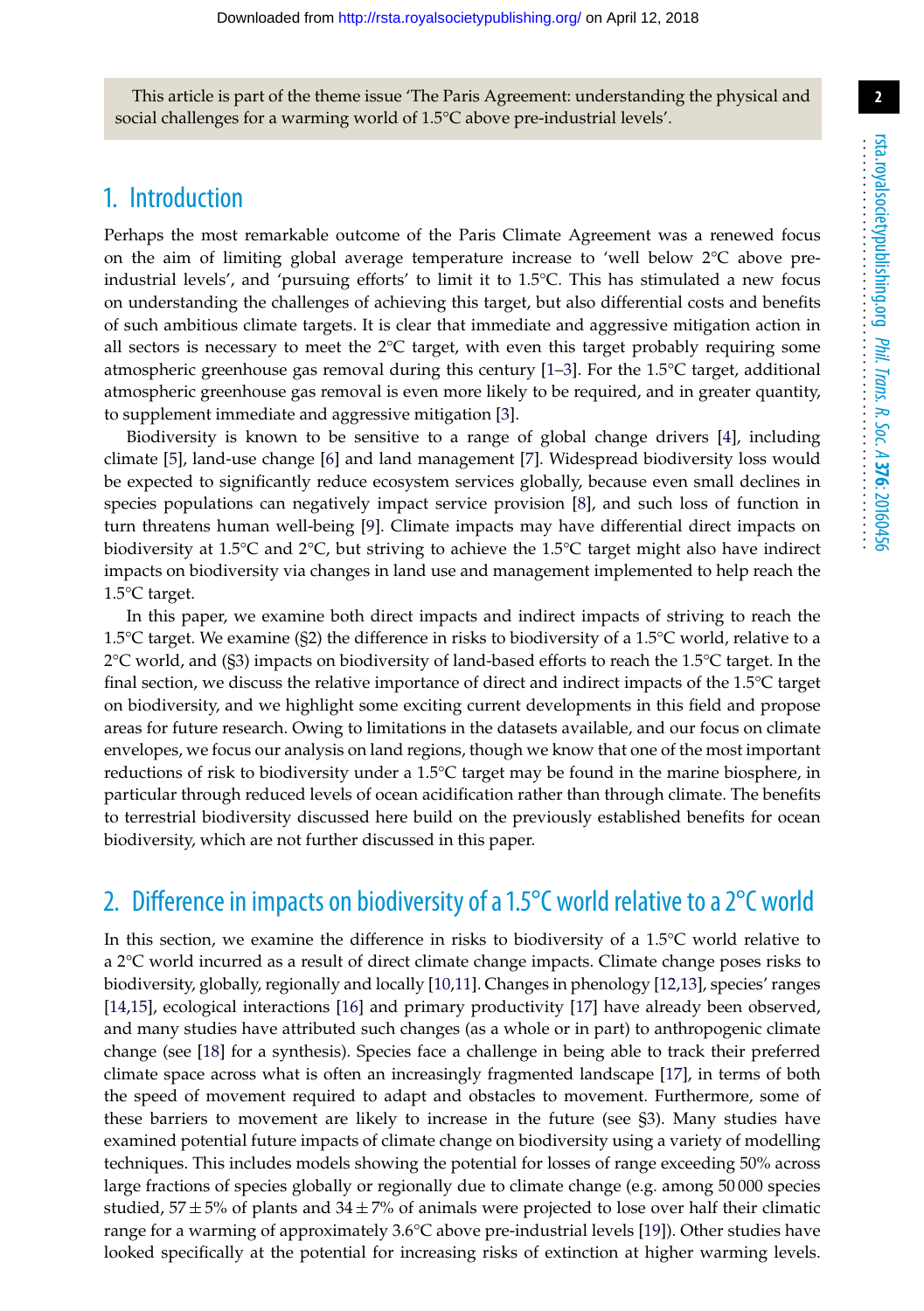A meta-analysis suggested 20–30% of plant and animal species would be at risk of extinction if global mean temperatures exceeded a warming of 2–3°C above pre-industrial levels [\[14\]](#page-13-12), with another study predicting 32–34% of Western Hemisphere birds with increased risks of extinction for warming of approximately 3°C above pre-industrial levels [\[20\]](#page-14-4). Traits-based analyses have also produced similarly large estimates of the proportions of coral, bird and amphibian species with increased extinction risks for warming of approximately 3°C above pre-industrial levels [\[21\]](#page-14-5). Even for mid-range warming of 1.8–2°C, studies have shown predictions of 15–37% of endemic species being 'committed to extinction', demonstrating the potential severity of even moderate levels of climate change [\[22\]](#page-14-6).

All such studies are couched in uncertainties. There remains uncertainty and debate about the plasticity of species' physiologies and ability to maintain or newly construct biotic interactions under climate change, and the relationship between 'commitment to extinction' and actual extinction rates. Nevertheless, such exercises are valuable in highlighting regions and taxa of high relative risk and which may be foci of conservation or climate adaptation actions.

While many studies have specifically looked at climate impacts on biodiversity at higher temperatures, or over different future time periods (see [\[23\]](#page-14-7) for a meta-analysis), few have specifically looked at the benefits of climate mitigation with respect to potential impacts on biodiversity [\[19,](#page-14-3)[24\]](#page-14-8). The Wallace Initiative is a global effort to model the potential impacts of climate change on biodiversity, to identify areas of climatic refugia for biodiversity and to analyse the potential impacts on protected areas worldwide. The first analyses with these data specifically looked at the proportion of species that are projected to lose over 50% of their bioclimatic range (at a spatial resolution of approx.  $50 \text{ km} \times 50 \text{ km}$ ) due to climate change alone, calculated separately for plants and animals, for seven climate models (CMIP3) and a range of emission scenarios [\[19\]](#page-14-3). In this study, limiting warming to  $2^{\circ}C$  as opposed to  $4^{\circ}C$  was found to reduce the proportion of animals losing over half their climatic range from  $42\%$  ( $\pm 7\%$ ) to 12% ( $\pm 3\%$ ), and plants from 57%  $(\pm 6\%)$  to 23%  $(\pm 4\%)$  of the 50 000 species studied globally.

It should be noted that projection of range shifts of species in the lowland tropics (the location with most present biodiversity and projected biodiversity loss) carries particularly high uncertainty. This is because climate warming carries many tropical regions into novel climates [\[25\]](#page-14-9), i.e. warmer climates not currently experienced on Earth. Hence the upper temperature range of species ranges is defined by currently observed temperatures, rather than by observed geographical ranges, without clear biogeographical insight into whether species will be able to adapt to temperatures a few degrees warmer. This necessarily causes massive decline in diversity in the lowland humid tropics (e.g. Amazonia or Central Africa [\[26\]](#page-14-10)). There is substantial uncertainty as to whether most tropical organisms will be able to cope with a few degrees of warming. On the one hand, many tropical species may be able to cope with slightly higher temperatures because of rapid adaptation or generational turnover, or because there is no biotic pressure from in-migrating species adapted to higher temperatures [\[27\]](#page-14-11). On the other hand, other strands of evidence suggest that tropical organisms may have physiologies uniquely sensitive to small net increases in temperature, because of unusually low seasonal and inter-annual variability in temperature [\[28\]](#page-14-12). Some taxa such as plants may be more plastic in their physiology than others such as arthropods. This scientific uncertainty means that predictions of large-scale loss of biodiversity in the tropics under moderate warming should be treated with caution. Despite this uncertainty, and with these caveats in mind, it is still useful for such biogeographical analyses to highlight potentially sensitive and resilient regions, and in particular to examine how risk shifts between different climate scenarios.

In this paper, we apply a similar tool to plant [\[24\]](#page-14-8) to examine the question of how much reduction there is in climate risk to Warren *et al.* biodiversity in moving from a 2°C to a 1.5°C target, and then examine regional differences in the relative impacts. In so doing, we follow the procedure of Warren *et al.* [\[19\]](#page-14-3) by, respectively, including or excluding an ability for species to disperse in order to track shifting climates across the Earth's surface at rates informed by the literature (for further detail see [\[19\]](#page-14-3)).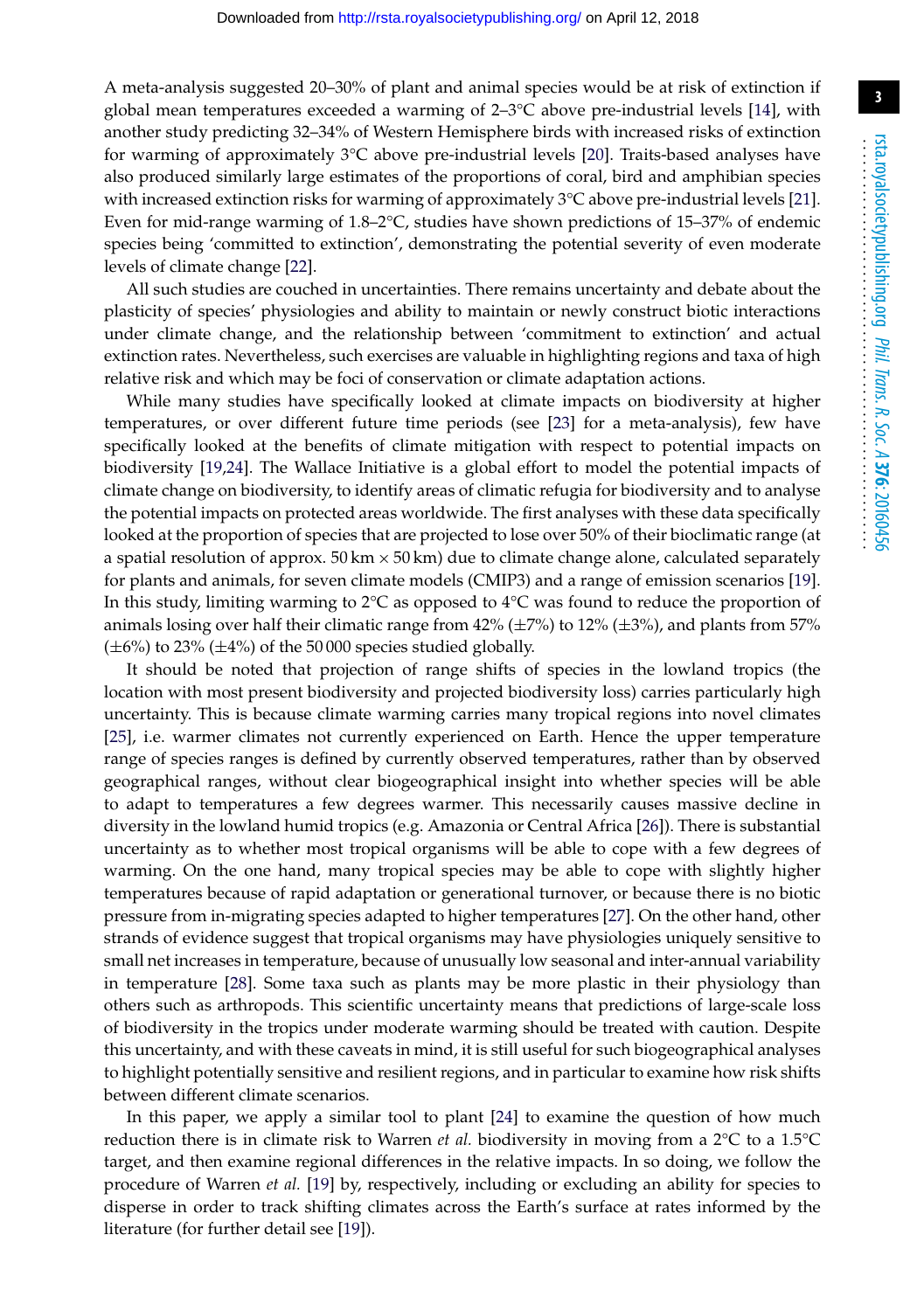

<span id="page-3-0"></span>**Figure 1.** The areas showing the greatest benefit to maintaining plant species richness at 1.5°C versus 2°C. The darker the green, the greater the benefit in mean (out of seven models) species richness preserved. Areas that are lighter green show the same approximate numbers of species at 1.5°C and 2°C [\[19\]](#page-14-3). Full details of the methods used can be found in Warren *et al*. [\[19\]](#page-14-3).

#### (a) Global benefits to reducing potential impacts on biodiversity at 1.5°C versus 2°C

We reanalysed the original Wallace Initiative data [\[19\]](#page-14-3) to look at the potential benefits of constraining global mean temperature rise to 1.5°C versus 2°C. While pathways to 1.5°C were not specifically examined for this project, the potential impacts on biodiversity at 1.5°C can be estimated from the time-series scenarios examined. The main difference from looking at specific pathways, versus the approach presented here, comes in the overall potential for species (primarily birds and mammals) to move to keep up (or catch up) with climate change and colonize new territories. This is dependent on not only the pathway to reaching 1.5°C (whether it is slow and gradual, quick with a long plateau, or an overshoot with a decline to 1.5°C) but also whether movement pathways are blocked by barriers, especially in the form of incompatible land uses. For this reason we are only presenting a preliminary estimate of the results for the no-dispersal scenario for plants, which disperse in general only slowly, in this paper.

While a temperature difference of  $0.5^{\circ}$ C may seem small, the potential global biodiversity risks avoided by constraining warming to 1.5°C rather than 2°C above pre-industrial levels may be significant. At  $2^{\circ}C$  the models project that around  $23\%$  ( $\pm 4\%$ ) of plants would lose more than half of their climatic range, while at 1.5°C risks to plants could be reduced to an estimated 7–13%. Thus, risks from climate change to plants (in terms of loss of climatic range) are estimated to be significantly reduced at 1.5°C versus 2°C (estimated from Warren *et al*. [\[19\]](#page-14-3), no-dispersal scenario). Similar reductions might be expected for animals. Further, there would be an increase of 5.5–14% of the globe that could potentially act as climatic refugia for plants and animals, which is an area equivalent to the current global protected area network. These benefits would be reduced or even negated if 1.5°C was reached in an overshoot scenario [\[3\]](#page-13-1), depending on the length of time and temperature reached during the overshoot.

#### (b) Regional differences

The benefits of mitigation to biodiversity conservation are not evenly distributed across the globe. An example of this, comparing 4°C versus 2.5°C, can be seen in Warren *et al.* [\[19\]](#page-14-3), fig. 3. Furthermore, while constraining warming to 1.5° versus 2°C will have global benefits, some regions will continue to benefit more than others. [Figure 1](#page-3-0) shows regions with the greatest reduction in potential species richness loss for plants at 1.5°C versus 2°C.

**4**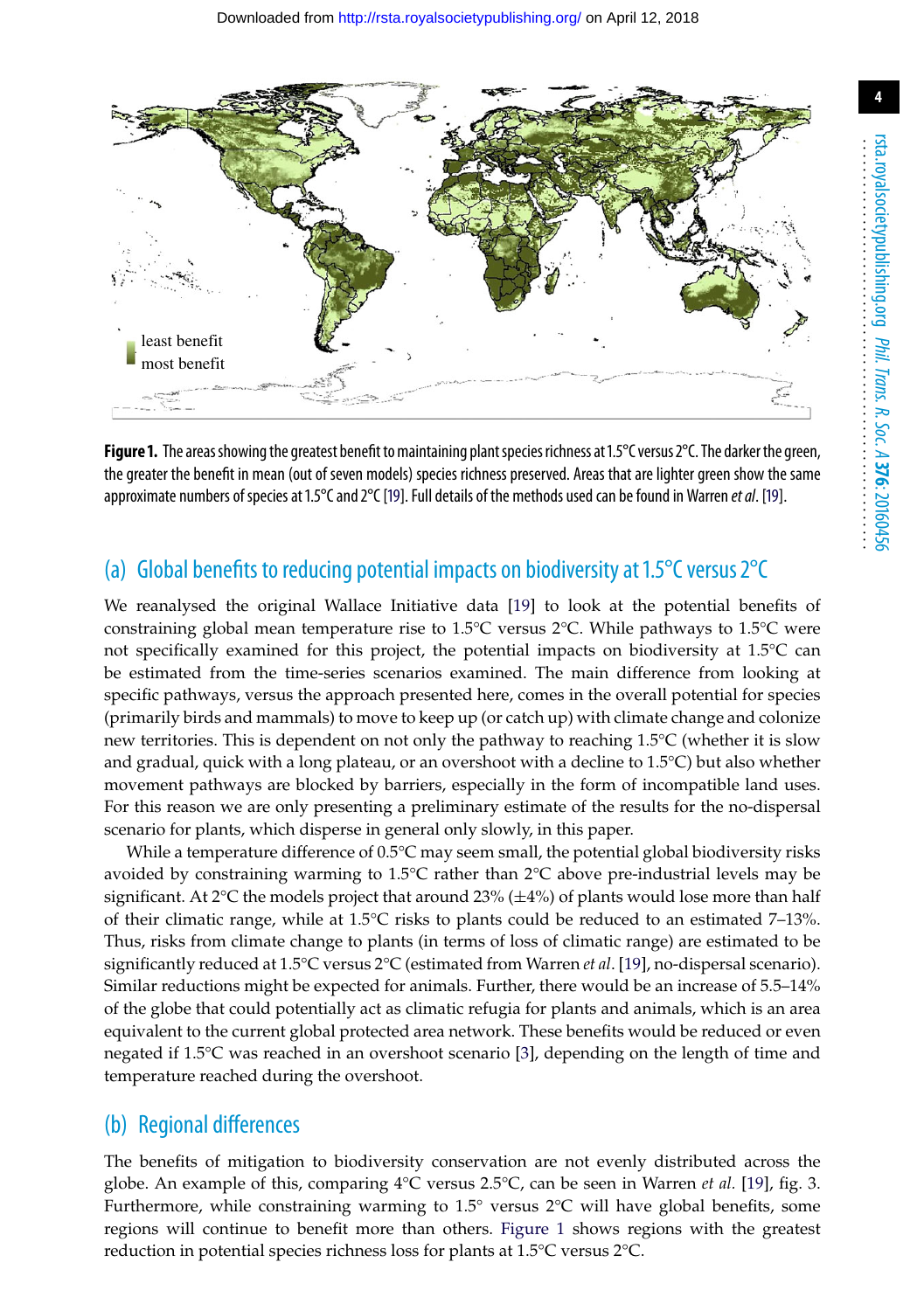The approach described in this section provides an assessment of possible changes of moving from a  $2^{\circ}$ C to a 1.5 $^{\circ}$ C target, but it should be noted that there are many metrics of local and regional change, and selecting different metrics can yield different outcomes. Garcia *et al*. [\[29\]](#page-14-13), for example, compared six metrics of change at local (climate anomalies, climate extremes, and changes in seasonality) and regional (change in area of analogous climate, novel climates, and change in distance to analogous climates) level, and found that they provide different and complementary information. Despite the variety of different approaches available, and the presentation of only one such method in this section, the findings outlined here are indicative of potential changes, suggesting that further detailed study is required to assess fully the implications for biodiversity of moving from a 2°C to a 1.5°C target.

Having reviewed the risks to biodiversity of a 1.5°C world relative to a 2°C world incurred as a result of direct climate change impacts in this section, in §3 we examine the effects on biodiversity of land-based efforts to meet the 1.5°C target.

## 3. Impacts on biodiversity of land-based efforts to reach the 1.5°C target

In addition to the direct differential impacts upon biodiversity of 1.5°C versus 2°C warming described in §2, there are likely to also be indirect impacts, driven by efforts to achieve the 1.5°C target. These biodiversity impacts could be driven by land-use change or land-management change through, for example, changes in agricultural management aiming to deliver greenhouse gas mitigation [\[30\]](#page-14-14), or by land-use change arising from implementation of land-based greenhouse gas removal (sometimes referred to as negative emissions) technologies [\[1,](#page-13-0)[31](#page-14-15)[,32\]](#page-14-16). In this section, we examine the evidence for potential impacts on biodiversity, of land-use and land-management change, driven by efforts to achieve the 1.5°C target through land-based options. While it is difficult to quantify in absolute terms the difference in impact between a 1.5°C versus a 2°C target, the higher level of mitigation or greenhouse gas removal ambition required to achieve 1.5°C would necessitate that such actions be applied more aggressively and more widely. We present the likely impacts of these actions on biodiversity, and assess the implications of their more aggressive/widespread application to meet a 1.5°C target.

## (a) Impacts on biodiversity of additional climate mitigation in the agriculture, forestry and other land-use sector to reach the 1.5°C target

Climate mitigation in the agriculture, forestry and other land-use (AFOLU) sector is implemented via change in management of land, or via land-use change [\[33\]](#page-14-17). Land-use change options that provide mitigation benefits include the restoration of farmed organic peatlands, restoration of degraded land [\[34\]](#page-14-18), afforestation (though we discuss this in §3b) [\[33\]](#page-14-17), and the protection of large carbon stocks through, for example, wetland/peatland protection [\[35\]](#page-14-19) or reduced deforestation and degradation [\[36\]](#page-14-20). Most of these land-use change activities are likely to provide improvements for biodiversity status [\[37\]](#page-14-21), because they all involve de-intensification of land use and/or reversion to a state closer to the undisturbed ecosystem, which is a positive outcome for most biodiversity indicators. Proper planning, tied with the findings from §2, would actually provide adaptation benefits concomitant with mitigation. Most mitigation in the AFOLU sector, however, is realized through land-management change, i.e. the land use remains the same (e.g. cropland, grazing land, forest), but the management interventions are modified to reduce greenhouse gas emissions.

On croplands, mitigation practices include improved rotations with the greater use of cover crops and nitrogen-fixing crops, reducing the intensity of tillage, improved residue management, optimized fertilization (correct amount, placement and timing), the better use of organic amendments such as manure and straw, and optimized water management (particularly for rice). These are described and reviewed by Smith *et al*. [\[33,](#page-14-17)[34\]](#page-14-18). Of these practices, reducing the use of mineral fertilizer could have beneficial impacts on some microbial components of biodiversity, with, for example, methane oxidizers known to be suppressed by large quantities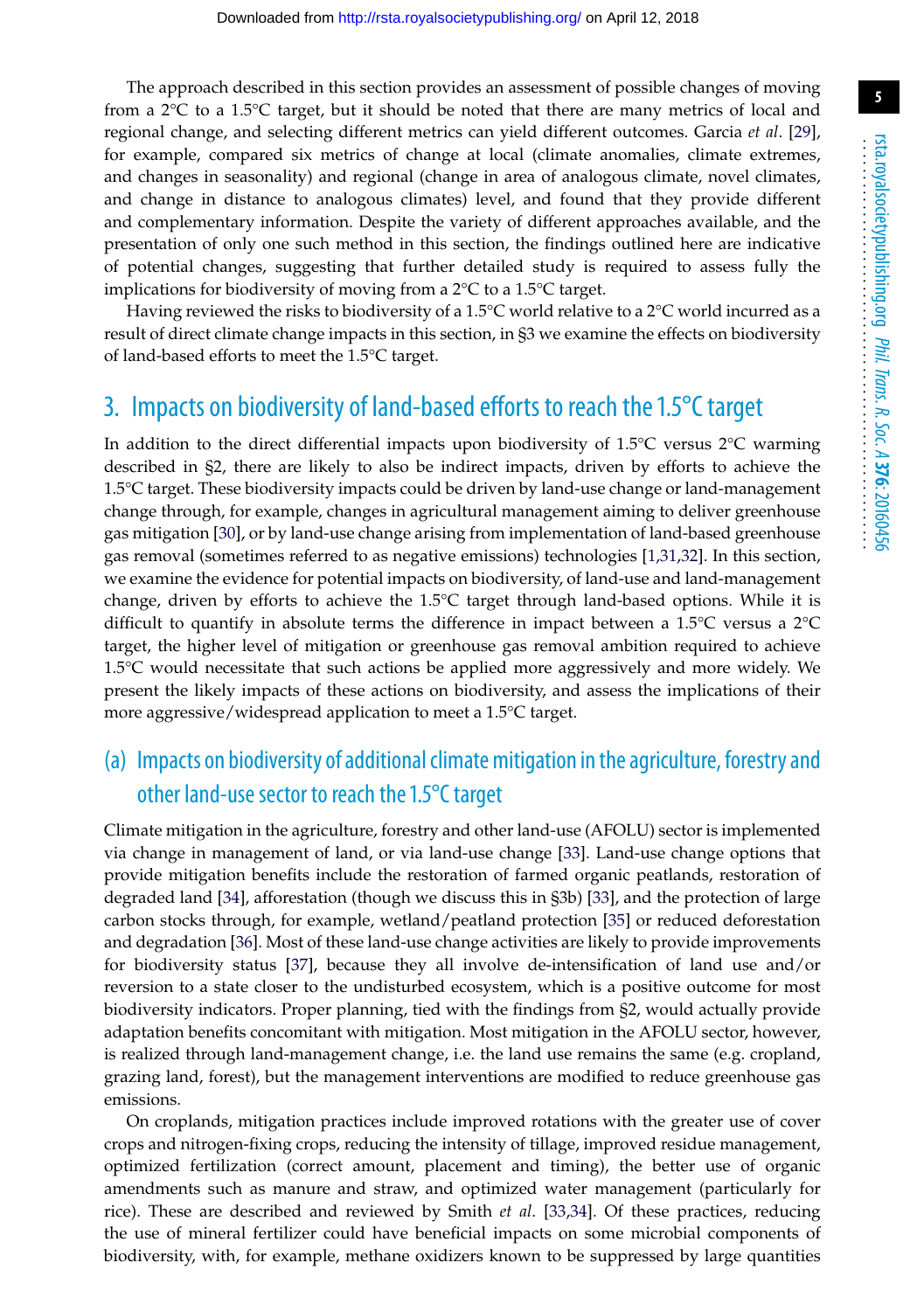of nitrogen fertilizer [\[38\]](#page-15-0). Over-fertilization (mineral or organic) is known to have significant offsite effects, particularly through the eutrophication of watercourses and water bodies [\[39\]](#page-15-1), so optimization of fertilizer use as a climate mitigation measure is likely to have positive impacts on biodiversity locally, but also off-site regionally (within the same watershed/catchment [\[39\]](#page-15-1)), and over larger scales, because atmospheric N deposition originating from agriculture adversely affects biodiversity across terrestrial biomes [\[40\]](#page-15-2). There may, however, be trade-offs between yield and biodiversity if fertilizer applications are reduced below plant requirements.

Improved, diversified rotations, including shorter periods where the ground is left bare, are also likely to improve soil biodiversity, because plant cover is provided all year round and carbon inputs will be higher [\[41\]](#page-15-3). The exact impact of the improved rotations will depend upon the crops included in the rotation and how they are grown (grown in sequence/under-sown, etc.), but relative to a rotation where the ground is bare for significant parts of the year, the biodiversity impact is expected to be positive. Given that plant cover is known to reduce soil loss through water and wind erosion [\[42\]](#page-15-4), and that large deposits of eroded soil are known to increase turbidity [\[43\]](#page-15-5) and disadvantage biodiverse watercourses [\[44\]](#page-15-6) and coastal waters (e.g. [\[45\]](#page-15-7)), improved rotations might also be expected to benefit biodiversity at the watershed/catchment scale or at coastal margins. Management systems emphasizing crop diversity can also reduce insect pests and provide refuge for natural enemies and pollinators, especially if mass-flowering crops are used in rotations [\[46\]](#page-15-8).

As with improved rotations, reduced tillage intensity, particularly when combined with improved residue management (leaving crop residues on the field), is likely to reduce erosion [\[47\]](#page-15-9), so the local and watershed/catchment-scale benefits will be similar. Reduced tillage can also increase soil organic matter, which increases soil quality through improved structure and increases soil microbial activity, which is negatively influenced by soil tillage [\[48\]](#page-15-10). Additional local soil biodiversity benefits might also be realized through greater number and diversity of earthworms and mesofauna, which are known to be more prevalent under reduced tillage systems compared to conventionally tilled soils [\[49\]](#page-15-11). One indirect impact might arise from reduced tillage if additional herbicide is required to reduce weeds as a result of reduced mechanical weeding by ploughing [\[50\]](#page-15-12), which would be likely to have a negative impact on plant and insect biodiversity.

On grazing lands, mitigation practices include manipulation of grazing intensity, optimized fertilization (correct amount, placement and timing), the better use of organic amendments such as manure, fire management, use of deeper-rooting species and increased legume shares in the sward (reviewed in [\[33](#page-14-17)[,34\]](#page-14-18)). Reduction of over-fertilization on grazing lands (and replacing external nitrogen inputs by increasing legume shares) will have similar beneficial impacts as for croplands described above, providing both local and watershed/catchment-scale benefits for biodiversity. Rotational grazing can also more effectively imitate natural feeding patterns of migratory herbivores, resulting in increased plant biodiversity and improved soil quality [\[51\]](#page-15-13). The relationship between grazing intensity and biodiversity is complex, but overgrazed systems lose biodiversity relative to optimally grazed grasslands [\[52\]](#page-15-14), and for some grasslands, highly valued biodiversity is maintained by moderate grazing [\[52\]](#page-15-14). If grazing intensity is optimized, it is therefore likely to improve biodiversity relative to un-optimized practice. Overgrazing can also lead to bare soil, which will increase erosion risk [\[53\]](#page-15-15)—so impacts on reduced erosion through optimal grazing will be similar to those described for croplands above. Deeper-rooting species might also reduce erosion risk and the concomitant impacts on local and watershed/catchment-scale biodiversity. The impact of fire management on biodiversity is also complex. In some systems, frequent fire prevents woody encroachment and maintains biodiverse grassland ecosystems [\[54\]](#page-15-16), though there is also evidence that fire suppression can increase fuel load, so that when fire does occur, the fire burns more intensely (though see [\[55\]](#page-15-17)). This can have a negative impact on biodiversity by changing the community structure, increasing the risk of extinction. Furthermore, increasing levels of  $CO<sub>2</sub>$  are leading to woody plants in grasslands becoming more fire-resistant. Burning can also accelerate soil erosion [\[53\]](#page-15-15), with the negative biodiversity consequences noted above.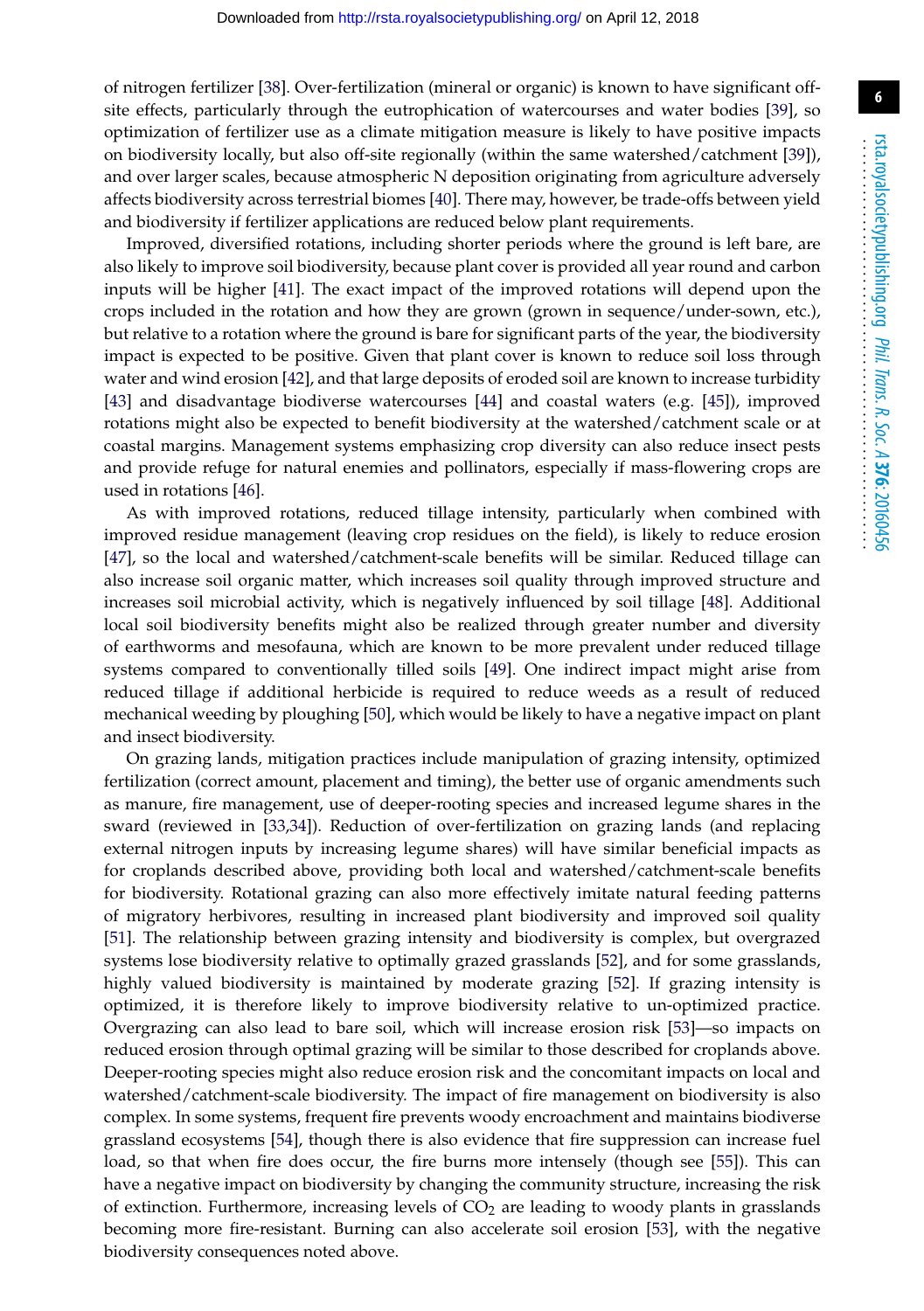**7**

Forestry measures for climate mitigation include reduced deforestation and degradation, and improved forest management. Reduced deforestation and degradation are likely to benefit biodiversity in that they preserve habitat in a condition closer to natural [\[36](#page-14-20)[,56\]](#page-15-18). The potential benefits of reduced deforestation and degradation to biodiversity have been mapped, although these findings do not take into account any changes due to climate change [\[57\]](#page-15-19). Improved forest management includes practices such as reduced impact logging [\[58\]](#page-15-20). Such practices are also likely to have less impact on biodiversity than clear-fell [\[59\]](#page-15-21), and also leave more necromass in the forest, which is important for forestry food webs and biogeochemical cycling.

In addition to the practice-specific impacts described above, there are also systemic changes to food/fibre production that have been proposed as climate mitigation measures. These include sustainable intensification [\[60,](#page-15-22)[61\]](#page-15-23), whereby environmental impact is reduced relative to the unit of product. In greenhouse gas terms, this is expressed through decreased emission intensity (GHG emitted per unit of product) [\[33\]](#page-14-17). By targeting areas of low efficiency, environmental impacts of intensive agriculture could be limited and the need for agricultural expansion would be reduced [\[62\]](#page-16-0). For this intensification to be sustainable, by definition, it must have no adverse effects on biodiversity. Sustainable intensification, then, would at worst be neutral in terms of biodiversity on the land on which it is practised, and could potentially spare land for other uses if food production can be concentrated on a smaller land area [\[63–](#page-16-1)[66\]](#page-16-2). Closing yield gaps through sustainable intensification would decrease global cropland and grassland areas required for food production by 37% and 10%, respectively [\[66\]](#page-16-2), relative to current yield trends without yield gap closure, while adding an estimated 2.3 billion tonnes of new production—a 58% increase [\[62\]](#page-16-0). However, closing the yield gap without environmental degradation will require new approaches, including the reform of conventional agriculture, adopting lessons from organic systems and precision agriculture as well as overcoming challenges such as distribution of inputs and seed varieties [\[62\]](#page-16-0). Other systemic changes in the food system with considerable mitigation potential are dietary changes (largely via reduction in livestock product consumption [\[67\]](#page-16-3)) and waste reduction [\[66\]](#page-16-2). Both of these demand-side measures also reduce the pressure on land [\[30,](#page-14-14)[68,](#page-16-4)[69\]](#page-16-5). Combining dietary change (to healthy global diets) and waste reduction by 50% could reduce global cropland and grassland areas by 17% and 36%, respectively, compared to yield gap closure alone [\[68\]](#page-16-4). This creates the opportunity for land sparing [\[66\]](#page-16-2), potentially providing considerable benefits for wildlife conservation and biodiversity [\[66\]](#page-16-2), though there could be rebound effects, as the land spared does not necessarily match with priority areas for biodiversity conservation.

For all of the measures discussed in this section, it is possible that all might be used in efforts to meet the 2°C target, which could mean little difference to biodiversity. However, given the known challenges of meeting a 1.5°C target, we might expect efforts to reach 1.5°C to lead to them being applied to their maximum extent and over large geographical areas, with the impacts on biodiversity discussed in this section thereby accentuated. [Table 1](#page-7-0) summarizes the likely biodiversity impact associated with more aggressive/widespread implementation of the mitigation measures discussed in this section.

With a few exceptions, the majority of mitigation measures summarized in [table 1](#page-7-0) confer biodiversity benefits, either locally, at catchment scale or globally. Global impacts arise because local impacts are spread over large areas when there is widespread application of practices (e.g. by improved cropland or grassland management over the 40–50% of the global land surface used for agriculture), or because the impacts of the mitigation measure can occur in distant locations (e.g. eutrophication of distant water bodies or N deposition from changed fertilizer management [\[40\]](#page-15-2)). The implementation of these measures in an attempt to meet the 1.5°C target would, therefore, largely be consistent with biodiversity protection, though governance will be critical to achieving mitigation and biodiversity conservation goals [\[36,](#page-14-20)[70\]](#page-16-6).

## (b) Impacts on biodiversity of implementation of land-based greenhouse gas removal technologies to reach the 1.5°C target

Terrestrial greenhouse gas removal technologies [\[1,](#page-13-0)[2](#page-13-14)[,32\]](#page-14-16) include: (1) bioenergy with carbon capture and storage (BECCS [\[71\]](#page-16-7)); (2) direct air capture of  $CO<sub>2</sub>$  from ambient air by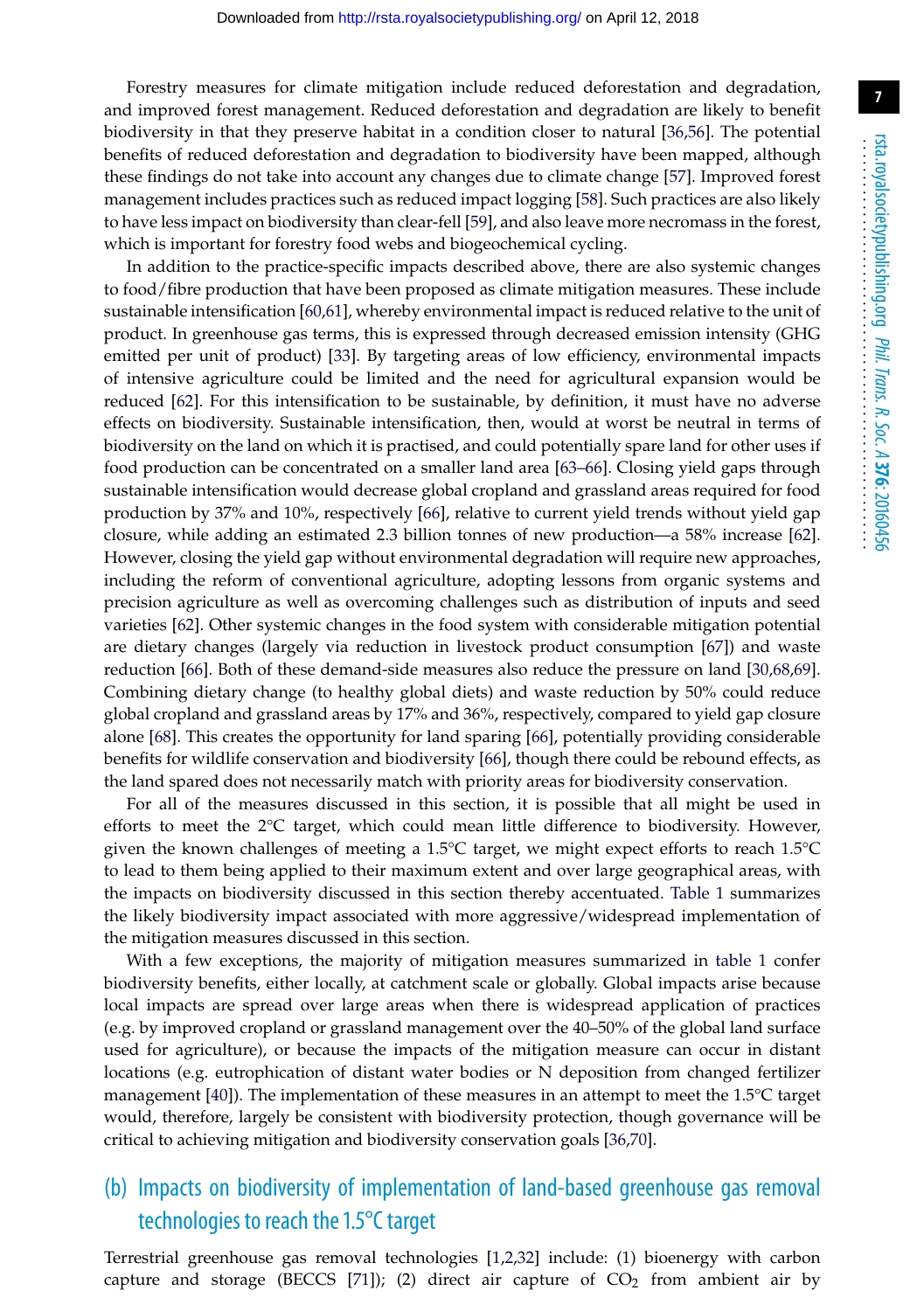|                         |                                                                                           |                                                                                                                                         | local biodiversity | catchment-scale     | regional/global                  |
|-------------------------|-------------------------------------------------------------------------------------------|-----------------------------------------------------------------------------------------------------------------------------------------|--------------------|---------------------|----------------------------------|
| ittigation type         | mitigation measure                                                                        | impact on processes affecting biodiversity                                                                                              | impact             | biodiversity impact | biodiversity impact              |
| land-use change         | restoration of farmed organic peatlands                                                   | peatland restoration/rewetting                                                                                                          | $\overline{+}$     | $\overline{+}$      | $^{+}$                           |
| land-use change         | restoration of degraded land                                                              | soil/vegetation cover restored                                                                                                          |                    |                     |                                  |
| land-use change         | (peatlands/reduced deforestation and<br>protection of large carbon stocks<br>degradation) | peatland/forest protection                                                                                                              |                    |                     |                                  |
| cropland management     | improved rotations                                                                        | reduced soil erosion risk—reduced turbidity                                                                                             |                    |                     |                                  |
| cropland management     | reduced tillage intensity                                                                 | mesofauna; requirement for additional<br>reduced impact on earthworms and<br>herbicides; reduced soil erosion<br>risk-reduced turbidity | $\frac{1}{+}$      |                     | $\frac{1}{+}$                    |
| cropland management     | improved residue management                                                               | reduced soil erosion risk—reduced turbidity                                                                                             |                    |                     |                                  |
| cropland management     | optimized fertilization                                                                   | reduced adverse impact on soil microbiota;<br>eutrophication; reduced N deposition<br>reduced nutrient loss reducing                    | $^{+}$             |                     |                                  |
| cropland management     | better use of organic amendments                                                          | reduced nutrient loss reducing eutrophication                                                                                           |                    |                     | $\overline{+}$                   |
| grazing land management | manipulation of grazing intensity                                                         | reducing overgrazing; greater plant production<br>and less bare soil; reduced soil erosion<br>risk—reduced turbidity                    |                    |                     | $\hspace{0.1mm} +\hspace{0.1mm}$ |
|                         |                                                                                           |                                                                                                                                         |                    |                     | (Continued.                      |

<span id="page-7-0"></span>Table 1. Summary of the likely biodiversity impacts associated with more aggressive/widespread implementation of land-based climate change mitigation measures.

 $\bf{8}$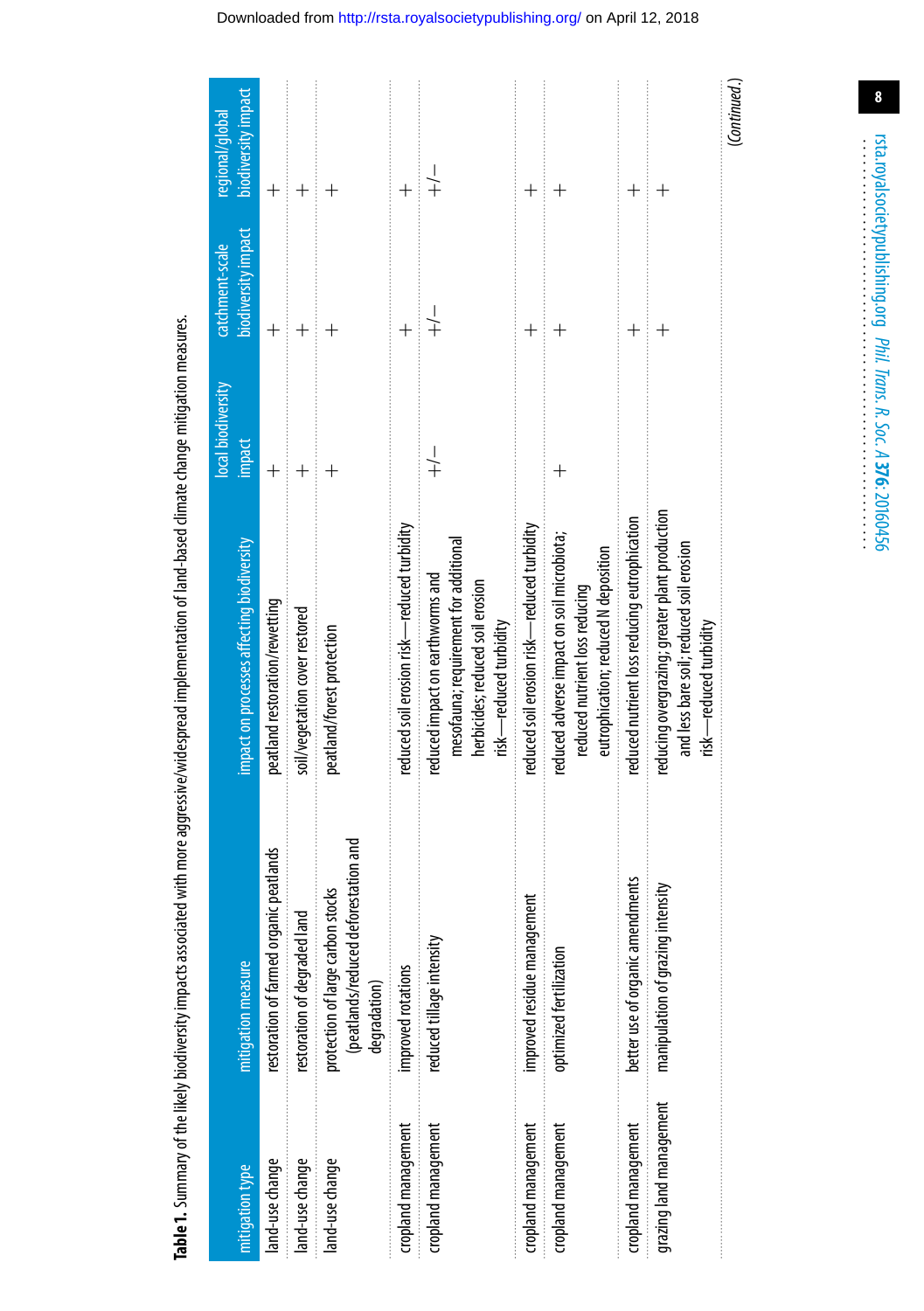|                         |                                  |                                                                                                           | local biodiversity | catchment scale     | regional/global         |
|-------------------------|----------------------------------|-----------------------------------------------------------------------------------------------------------|--------------------|---------------------|-------------------------|
| mitigation type         | mitigation measure               | impact on processes affecting biodiversity                                                                | impact             | biodiversity impact | biodiversity impact     |
| grazing land management | optimized fertilization          | reduced adverse impact on soil microbiota;<br>reduced nutrient loss reducing<br>eutrophication            |                    | $^{+}$              |                         |
| grazing land management | better use of organic amendments | reduced nutrient loss reducing eutrophication                                                             |                    |                     |                         |
| grazing land management | fire management                  | prevention of woody encroachment; fewer but<br>more intense fires                                         | $\frac{1}{+}$      | $\frac{1}{+}$       | $\overset{\text{+}}{+}$ |
| grazing land management | deeper-rooting species           | reduced soil erosion risk—reduced turbidity                                                               |                    | $\overline{+}$      | $\hspace{0.1mm} +$      |
| forest management       | REDD+                            | educed deforestation and degradation                                                                      | $\overline{+}$     | $\ddot{}$           |                         |
| forest management       | selective/low-impact logging     | reduced erosion losses—reduced turbidity<br>less impact than clear-fell, more necromass;                  |                    |                     |                         |
| food system change      | sustainable intensification      | concentrated production on smaller land area                                                              | $\frac{1}{+}$      | $\frac{1}{+}$       |                         |
| food system change      | dietary change                   | fewer livestock products in the diet-more<br>efficient production - less pressure on<br>land—land sparing |                    | $\overline{+}$      |                         |
| food system change      | food waste reduction             | less pressure on land—land sparing                                                                        |                    |                     |                         |
|                         |                                  |                                                                                                           |                    |                     |                         |

Table 1. (Continued.)

## Downloaded from http://rsta.royalsocietypublishing.org/ on April 12, 2018

rsta.royalsocietypublishing.org Phil. Trans. R. Soc. A 376: 20160456

 $\overline{9}$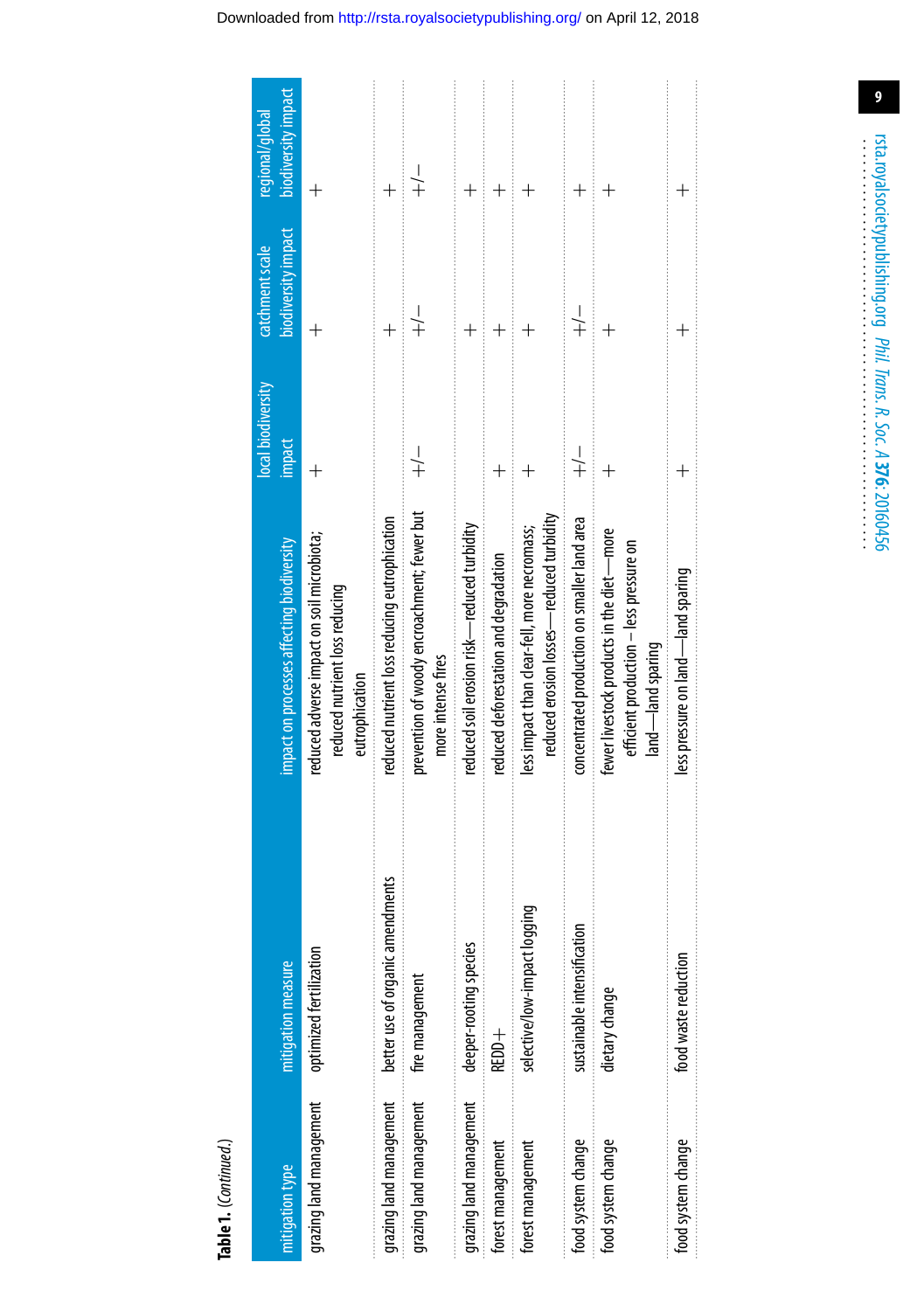|                             | GHG removal rate per<br>unit land |           | land area per unit of<br><b>GHG</b> removal |           |                     |  |
|-----------------------------|-----------------------------------|-----------|---------------------------------------------|-----------|---------------------|--|
|                             | high<br>low                       |           | high<br>low                                 |           | current land use    |  |
| technology                  | t-Ceg./ha                         | t-Ceg./ha | ha/t-Ceq.                                   | ha/t-Ceq. | still possible?     |  |
| <b>BECCS</b>                |                                   | 12        | 0.1                                         | 0.4       | no                  |  |
| afforestation/reforestation | 3.4                               | 3.4       | 0.1                                         | 0.6       | no.                 |  |
| soil carbon sequestration   | 0.03                              |           |                                             | 33        | ves                 |  |
| biochar                     | 1.15                              | 7.5       | 0.13                                        | 0.87      | yes                 |  |
| direct air capture          | 1818                              | 1818      | 0.001                                       | 0.001     | no                  |  |
| enhanced mineral weathering | 0.82                              | 10.91     | 1.22                                        | 0.09      | no/yes <sup>a</sup> |  |

<span id="page-9-0"></span>**Table 2.** Land footprint of greenhouse gas removal technologies, expressed per tonne of CO<sub>2</sub> carbon removed from the atmosphere (data from [\[1,](#page-13-0)[32](#page-14-16)[,79\]](#page-16-8) and references therein).

<sup>a</sup> No for mineral mining sites; yes for land upon which the ground rock is spread.

engineered chemical reactions [\[72,](#page-16-9)[73\]](#page-16-10); (3) enhanced weathering of minerals [\[74–](#page-16-11)[76\]](#page-16-12), where natural weathering to remove  $CO<sub>2</sub>$  from the atmosphere is accelerated, and the products are stored in soils, or buried in land/deep ocean; (4) afforestation and reforestation [\[70,](#page-16-6)[77](#page-16-13)[,78\]](#page-16-14) to fix atmospheric carbon in biomass and soils; (5) soil carbon sequestration through changed agricultural practices (which include activities such as less invasive tillage with residue management, organic amendment, improved rotations/deeper-rooting cultivars, optimized stocking density, fire management, optimized nutrient management and restoration of degraded lands) [\[32,](#page-14-16)[34\]](#page-14-18); and (6) converting biomass to recalcitrant biochar, for use as a soil amendment [\[32,](#page-14-16)[79\]](#page-16-8). There will be an interaction between the use of greenhouse gas removal technologies and the direct impacts described in §2, because greenhouse gas emissions are used to manage an overshoot of emissions/temperature increase. Therefore, scenarios that employ greenhouse gas removal to manage overshoot are likely to result in additional direct impacts on biodiversity compared to those that do not result in overshoot, because temperature will be higher than 1.5°C for a period of time [\[3\]](#page-13-1). These issues will be examined in the forthcoming Intergovernmental Panel on Climate Change Special Report on meeting the 1.5°C target.

Of these options, some have an obvious land footprint and, when implemented, prevent the land being used for other purposes (e.g. afforestation and reforestation, BECCS, the mineral mining components of enhanced weathering), while others use land but do not prevent it from being used for its current purpose (e.g. soil carbon sequestration, biochar, the land spreading component of enhanced weathering), and still others may have an indirect footprint (a direct capture plant has a small land footprint, but if powered by renewable energy such as wind or solar, the indirect land footprint could be very large [\[80\]](#page-16-15)). [Table 2](#page-9-0) presents the land footprint of greenhouse gas removal technologies, expressed per tonne of  $CO<sub>2</sub>$  carbon removed from the atmosphere, with notes on whether or not the land can be used for other purposes when the technology/practice is implemented on it [\[1](#page-13-0)[,32](#page-14-16)[,81\]](#page-16-16).

The land footprint of direct air capture technologies is small, so the direct impact on biodiversity is also likely to be small. The land area required for mining minerals for enhanced weathering is small globally, but mining has devastating local biodiversity impacts where it occurs due to habitat destruction unless ameliorated, though site restoration is possible after mining ceases [\[82\]](#page-16-17). For land upon which the crushed/ground mineral is spread, current activity on the land could continue if rates are relatively low. When applied at low rates of 10 t rock ha<sup>-1</sup> yr<sup>-1</sup> [\[76\]](#page-16-12), agricultural/forestry use of the land could continue, though these rates are still higher than those regularly used in agriculture for liming [\[83\]](#page-16-18) and could have negative impacts on biodiversity. However, high application rates of 50 t rock ha<sup>-1</sup> yr<sup>-1</sup> [\[76\]](#page-16-12) are incompatible with agriculture, so only low rates would not lead to pressure on land, and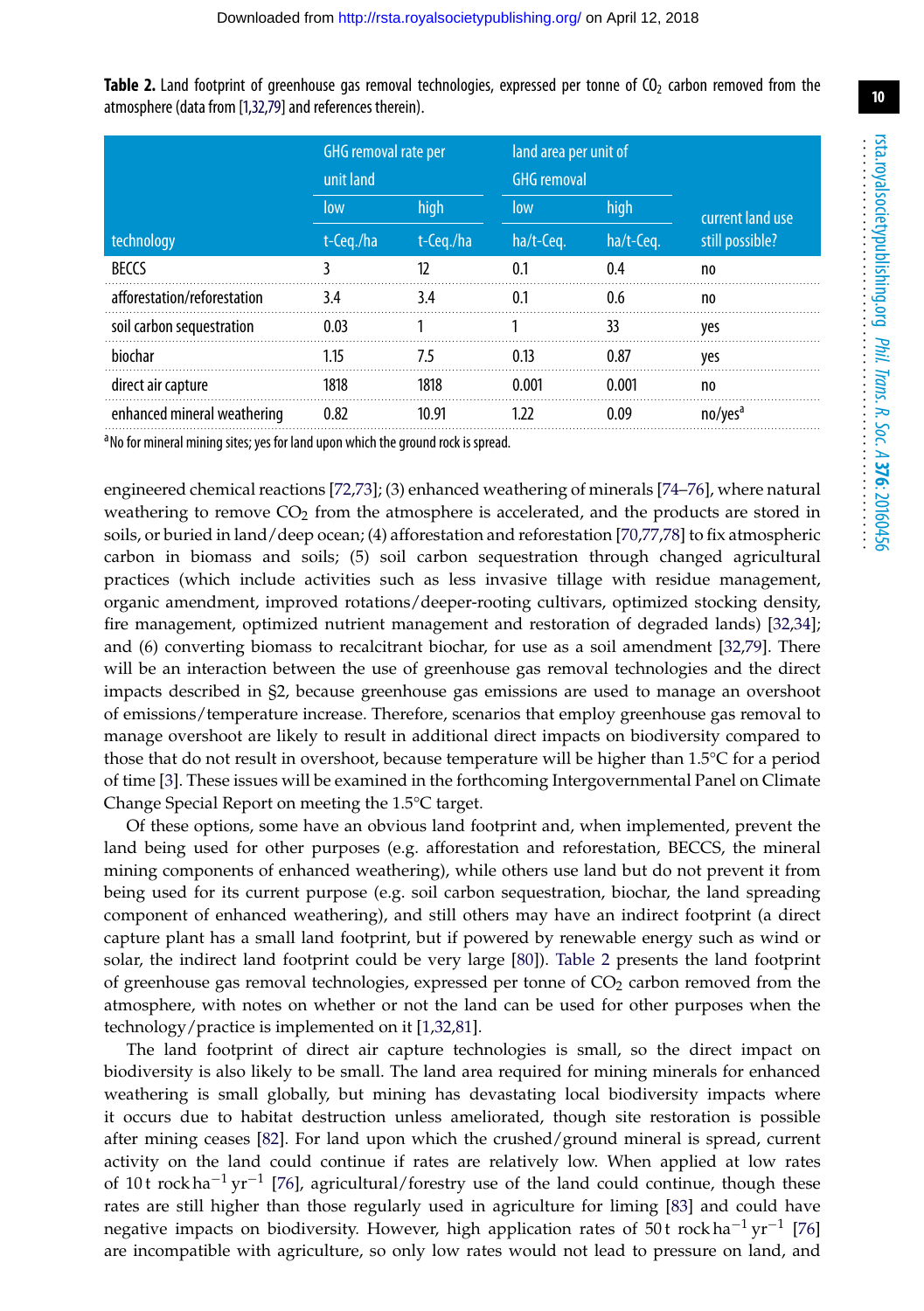

<span id="page-10-0"></span>**Figure 2.** Overlap between power generation potential (GJ ha<sup>−1</sup> yr<sup>−1</sup>; red colour gradient; see legend) for bioenergy (here represented by *Miscanthus* × *giganteus* as simulated by the MiscanFor model), constrained by energy demand, costs and carbon, overlaid with current protected areas (green shading) and global top 17% areas for protected area expansion (blue shading). Areas with no power generation potential are in grey. For bioenergy, no data were available for Greenland. (Reproduced with permission from Pedroli*et al*. [\[91\]](#page-17-0).) Full details of the methods used can be found in Pedroli*et al*. [\[91\]](#page-17-0).

thereby minimize biodiversity impacts. Soil carbon sequestration is a headline indicator for soil quality [\[84\]](#page-16-19) and soil health [\[85\]](#page-16-20), and hence is likely to support local biodiversity. If soil carbon sequestration is used to help restore degraded lands, global biodiversity benefits could follow. Biochar could have negative impacts on soil biota if contaminated, but when created from clean feedstock, it is generally regarded as beneficial to soil microbiota by providing microsites for colonization [\[86\]](#page-16-21). Soil carbon sequestration and biochar addition, when practised sustainably, would, therefore, have neutral to positive impacts on biodiversity.

BECCS and afforestation/reforestation are the greenhouse gas removal technologies that occupy land so that it cannot be used for other purposes, though some forms of afforestation, e.g. agroforestry, still allow agricultural production [\[87\]](#page-17-1). Vast land areas could be used for greenhouse gas removal if greenhouse gas removal on the scale of approximately  $10 \text{ Gt CO}_2$  is necessary [\[1\]](#page-13-0). Such levels of implementation would require land areas of 380–700 Mha for BECCS and 970 Mha for afforestation/reforestation [\[1\]](#page-13-0). To put these figures in context, the total agricultural land area in 2000 was approximately 4960 Mha, with an area of arable and permanent crops of approximately 1520 Mha [\[88\]](#page-17-2), so the area for BECCS represents 7–25% of agricultural land, and 25–46% of arable plus permanent crop area. Afforestation at a level to deliver equivalent greenhouse gas removal (970 Mha) represents 20% of the total agricultural land, and 64% of arable plus permanent crop area [\[1\]](#page-13-0). For both BECCS and afforestation/reforestation, then, the land footprint, and therefore the biodiversity impact, could be very large—unless afforestation is implemented in a way that supports biodiversity [\[89\]](#page-17-3).

For BECCS, though some bioenergy crops have been shown to provide biodiversity benefits when grown on former cropland [\[90\]](#page-17-4), very large-scale deployment is often suggested to be associated with potential biodiversity loss [\[91\]](#page-17-0), either directly, or indirectly by displacing food production to other areas where it replaces natural ecosystems [\[92\]](#page-17-5). Santangeli *et al.* [\[93\]](#page-17-6) recently examined the potential conflicts between renewable energy production and biodiversity by examining overlap between energy production potential and current and future protected areas, with bioenergy showing the largest potential conflicts with biodiversity (e.g. [figure 2\)](#page-10-0). If biomass is extracted from existing forests for BECCS, fears have been expressed that this could lead to forest degradation [\[94\]](#page-17-7), with concomitant loss of biodiversity. The areas identified as having

**11**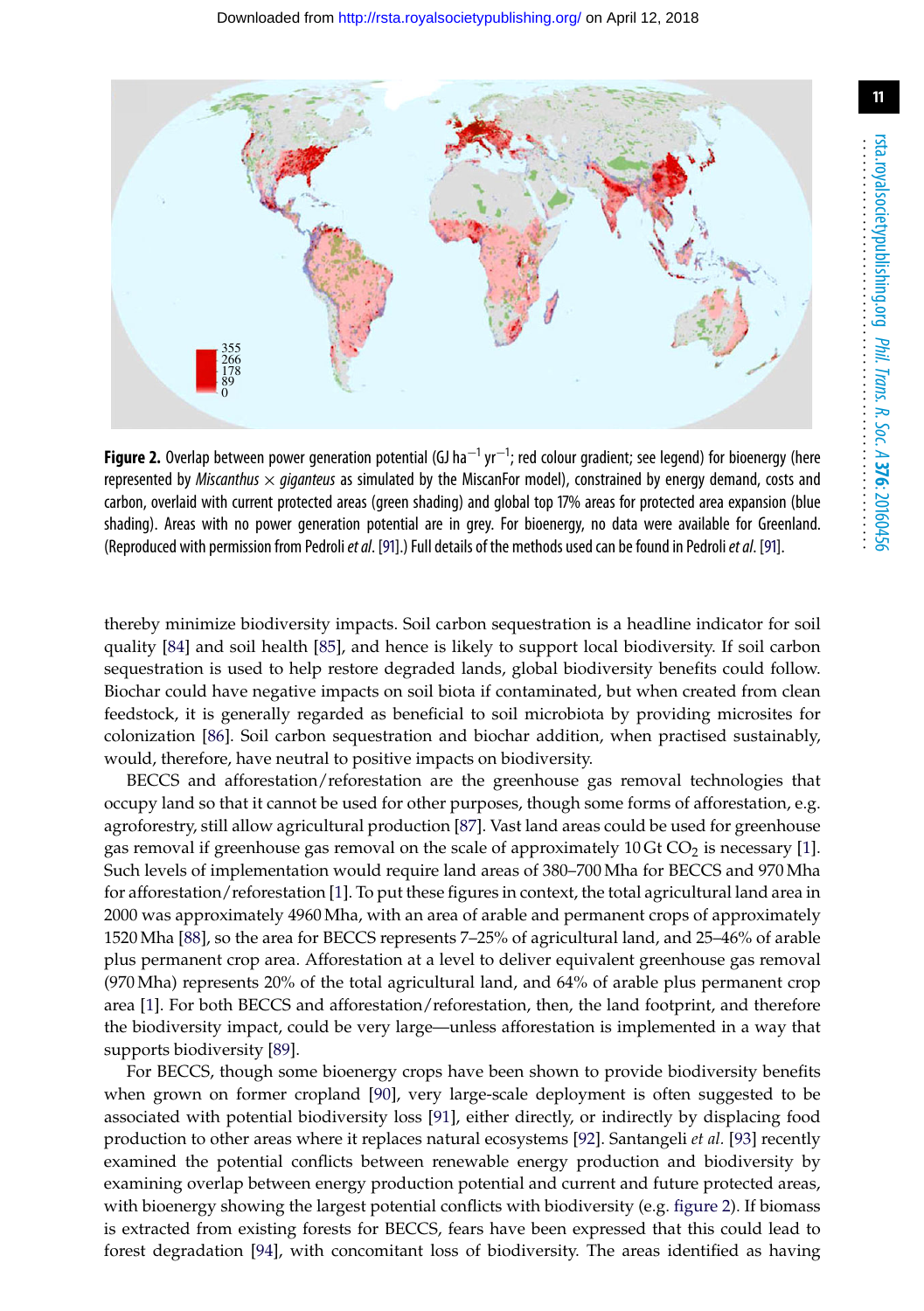<span id="page-11-0"></span>

|               | <b>Table 3.</b> Summary of the likely biodiversity impacts of widespread implementation of land-based greenhouse gas removal |  |  |  |
|---------------|------------------------------------------------------------------------------------------------------------------------------|--|--|--|
| technologies. |                                                                                                                              |  |  |  |

| technology type           | greenhouse<br>gas removal<br>technology | impact on<br>processes<br>affecting<br>biodiversity              | <b>local</b><br>biodiversity<br>impact | catchment-<br>scale<br>biodiversity<br>impact | regional/<br>global<br>biodiversity<br>impact |
|---------------------------|-----------------------------------------|------------------------------------------------------------------|----------------------------------------|-----------------------------------------------|-----------------------------------------------|
| greenhouse<br>gas removal | direct air capture                      | land footprint                                                   | 0                                      | 0                                             | $\theta$                                      |
| greenhouse<br>gas removal | enhanced mineral<br>weathering          | local impact of mining<br>mineral/impact of<br>spreading on land | $-$ /0                                 | $-1/0$                                        | 0                                             |
| greenhouse<br>gas removal | soil carbon<br>sequestration            | enhancing soil organic $+$ /0<br>matter stocks                   |                                        | $+/0$                                         | $+/0$                                         |
| greenhouse<br>gas removal | biochar                                 | providing microsites for<br>soil microbiota                      | $^{+}$                                 | $^{+}$                                        | $^{+}$                                        |
| greenhouse<br>gas removal | <b>BECCS</b>                            | large land footprint;<br>direct and indirect<br>effects          |                                        |                                               |                                               |
| greenhouse<br>gas removal | afforestation/<br>reforestation         | large land footprint;<br>direct and indirect<br>effects          | $+/-$                                  | $+/-$                                         | $+/-$                                         |
| Earth system<br>feedback  | outgassing of $CO2$<br>from the ocean   | de-acidification of the<br>oceans                                | $+/0$                                  | n.a.                                          | $^{+}$                                        |

the highest potential BECCS, in terms of biomass production potential from dedicated energy crops, in [figure 2](#page-10-0) (showing *Miscanthus* as the example bioenergy crop) can be compared with the areas reserved for biodiversity benefits in [figure 1.](#page-3-0) The overlap and potential impacts on biodiversity are high for plants in the United States, Central America, West and South Africa, United Kingdom, India and Indonesia. For animals, the degree of overlap between refugia at 2°C and power generation potential is high, with most areas that have been identified as having high power generation potential also being climatic refugia for most animals. Thus, land-use changes on the order of that required by BECCS to meet a 1.5°C target (380–700 Mha [\[1\]](#page-13-0)) would have potentially significant impacts on biodiversity.

For afforestation/reforestation, biodiversity impacts will depend upon how afforestation occurs (species planted, method of establishment) and the previous use of the afforested land. Although, in most cases, afforestation would benefit biodiversity, in some cases it could have negative impacts on native flora and fauna; for example, if based on tree plantations, naturally open habitats would be replaced by low-biodiversity ecosystems with a high water uptake [\[95\]](#page-17-8). Biodiversity is known to be lower in production forestry relative to natural forest, but can be managed [\[96\]](#page-17-9). If monoculture production forestry is used to maximize carbon dioxide removal, biodiversity could suffer, but if biodiverse mixed forestry is used, biodiversity could be enhanced by afforestation/reforestation. There is likely to be a trade-off between maximizing greenhouse gas removals and providing a wider range of ecosystem services, including biodiversity [\[96\]](#page-17-9). Previous land use also plays a role; the widespread planting of production forestry on UK peatlands during the 1940s–1980s is widely regarded as a conservation disaster [\[97\]](#page-17-10), and planting on deep peats has since been discontinued [\[98\]](#page-17-11). Planting of biodiverse mixed woodland on degraded former cropland, however, is likely to enhance biodiversity, can even be inserted in agricultural landscapes [\[99\]](#page-17-12) and might act as an adaptation in providing connectivity between habitats to potentially allow some taxa to shift with climatic changes. The impacts of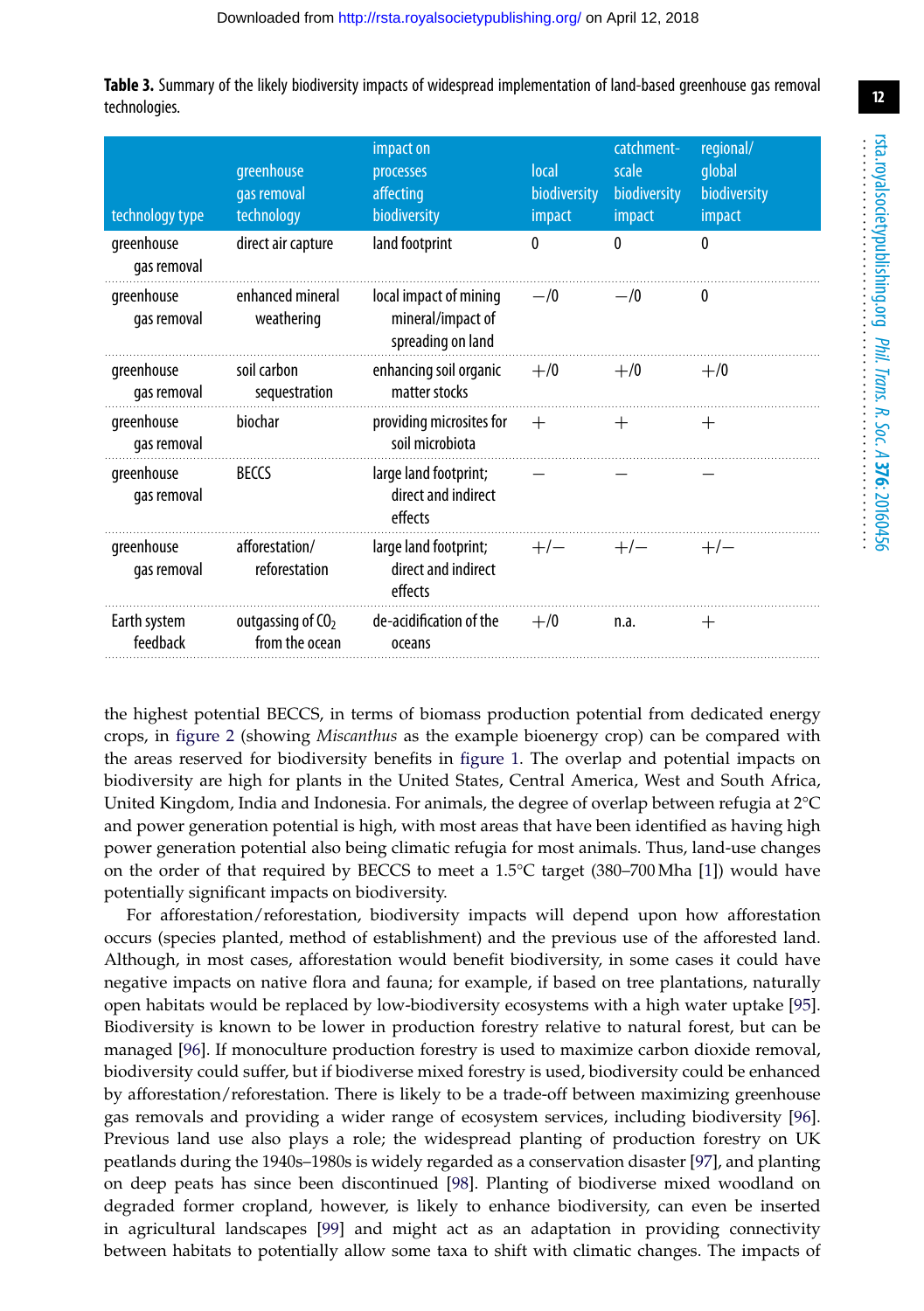afforestation/reforestation on biodiversity is therefore quite context-specific, but could usually be implemented in a way that enhances biodiversity [\[89\]](#page-17-3).

At the planetary level, greenhouse gas removal technologies could have other indirect effects. If the concentration of atmospheric carbon dioxide is reduced,  $CO<sub>2</sub>$  could be released from the oceans  $[100]$ . As this  $CO<sub>2</sub>$  in the ocean is driving ocean acidification, with damaging impacts on biodiversity  $[101]$ , ocean outgassing of  $CO<sub>2</sub>$  could relieve some ocean acidification, providing an indirect benefit for ocean biodiversity. [Table 3](#page-11-0) summarizes the likely biodiversity impacts of widespread implementation of greenhouse gas removal technologies.

While most mitigation measures listed in §3a tend to have positive local biodiversity impacts, greenhouse gas removal technologies are more mixed. BECCS will almost certainly lead to biodiversity conflicts if implemented at scales necessary to achieve greenhouse gas removals of approximately 10 Gt  $CO<sub>2</sub>$ , which would require 380–700 Mha of land [\[1\]](#page-13-0). In terms of impacts on biodiversity, soil carbon sequestration is neutral to positive, direct air capture neutral, and indirect effects of all greenhouse gas removal on ocean biodiversity might be positive; but for the others, evidence is mixed or, more often, the outcome is context-specific. For enhanced weathering, effects of spreading minerals are neutral, but mining will have an adverse local biodiversity impact. Afforestation/reforestation will depend on what tree species/mix are planted and what land use the new woodland replaces, but there are usually options to benefit biodiversity by woodland establishment [\[89\]](#page-17-3). In terms of mitigation–adaptation interactions, improving soil carbon sequestration and afforestation/reforestation are likely to show significant co-benefits, while BECCS, if implemented at scale, would probably yield some trade-offs [\[1](#page-13-0)[,33\]](#page-14-17).

## 4. Conclusion

Holding warming to 1.5°C versus 2°C can reduce significantly, the number of species facing a potential loss of 50% of their climatic range. Furthermore, there would be an increase of between 5.5% and 14% of the amount of the globe that could potentially act as climatic refugia for plants and animals. This is the equivalent, in terms of  $km^2$ , to the current global protected area network [\[19\]](#page-14-3). From the additional analysis here, we further conclude that efforts to meet the 1.5°C target through mitigation efforts in the land sector would largely be consistent with biodiversity protection/enhancement depending on the mitigation approach used. Additional effort to meet the 1.5°C target using some greenhouse gas removal technologies (e.g. soil carbon sequestration) would be neutral or positive, whereas others are likely to lead to biodiversity conflicts (e.g. BECCS) when applied at scales necessary for meaningful greenhouse gas removal. However, if greenhouse gas removal technologies are used to manage an overshoot of emissions/temperature increase, there could be additional direct impacts on biodiversity compared to those that do not result in overshoot [\[3\]](#page-13-1), because temperature will be higher than 1.5°C for a period of time, so scenarios that avoid overshoot would lead to fewer adverse impacts than those that result in overshoot. Many of the areas previously identified as showing high potential for some bioenergy crops directly overlap many of the areas of climatic refugia for many biodiversity taxa. Other landbased greenhouse gas removal options, such as afforestation/reforestation, are context-specific, but there is enough knowledge to implement these options in a manner that protects or enhances biodiversity, potentially offering adaptation benefits. Additional effort to meet the 1.5°C target, therefore, does present some risks, particularly if inappropriately managed, but it also presents some opportunities. More spatially explicit research is needed to look at the overlap between bioenergy, food security and biodiversity conservation.

Article 2 of the United Nations Framework Convention on Climate Change (UNFCCC) states that greenhouse gas concentrations be stabilized at *...* 'a level that would prevent dangerous anthropogenic (human induced) interference with the climate system' and 'Such a level should be achieved within a time frame sufficient to allow ecosystems to adapt naturally to climate change, to ensure that food production is not threatened and to enable economic development to proceed in a sustainable manner'. This will require careful planning and cooperation that simultaneously deals with mitigation, energy, food, biodiversity and sustainable development—a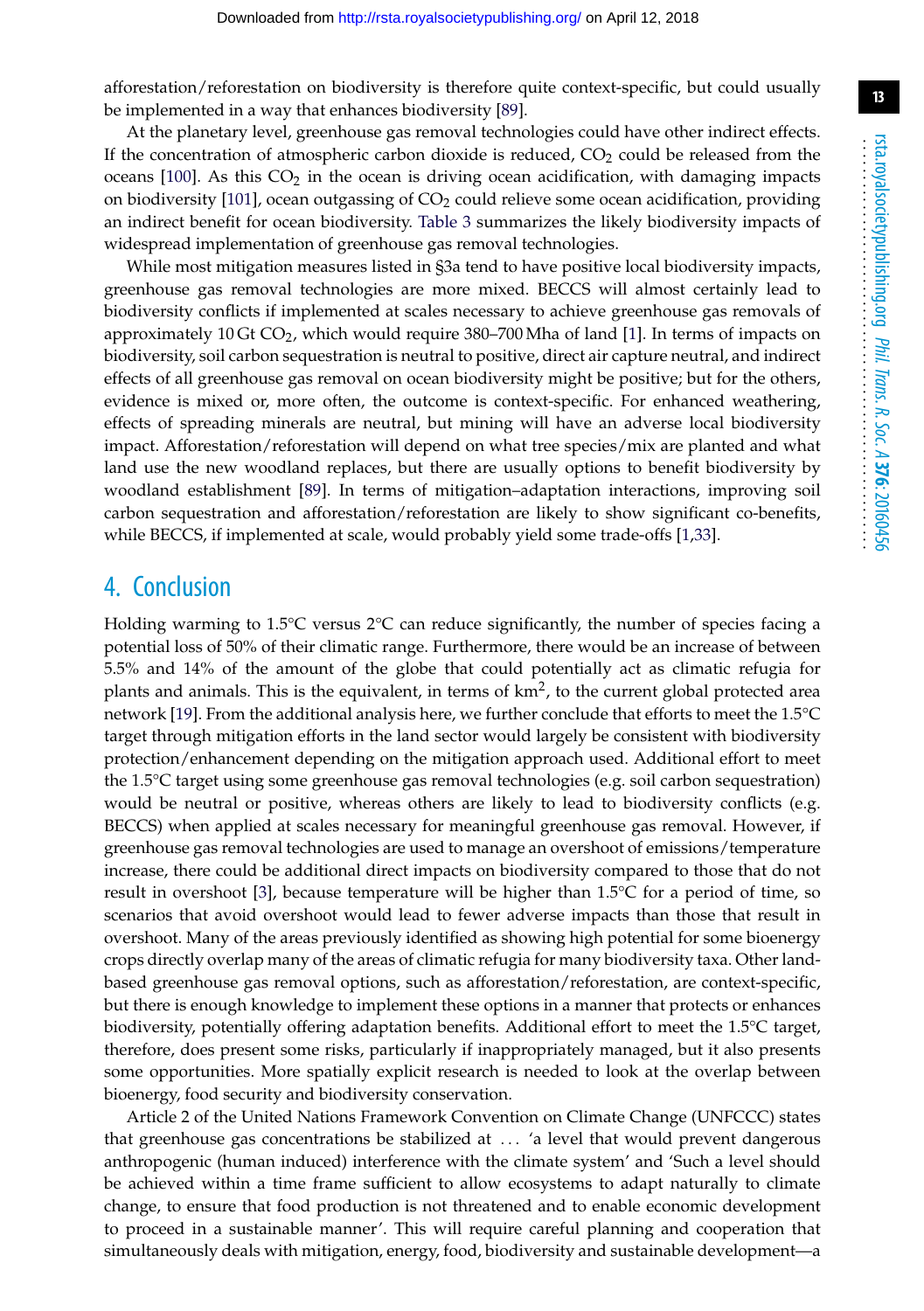**14**

point recognized in the spread of the Sustainable Development Goals. Thus, efforts must be taken to ensure that mitigation of greenhouse gas emissions is Article 2-compliant.

Data accessibility. Wallace Initiative data can be accessed at [http://Wallaceinitiative.org.](http://Wallaceinitiative.org)

Authors' contributions. P.S. coordinated contributions and led analysis and writing of §3, with contributions from A.M. J.P. led analysis and writing of §2, with contributions from R.W. and Y.M. All the authors (P.S., J.P., A.M., R.W., Y.M.) contributed to the design, drafting and revision of the article, and have given their final approval of the version to be published.

Competing interests. We declare we have no competing interests.

Funding. The input of P.S. contributes to the following projects: DEVIL [NE/M021327/1], MAGLUE [EP/M013200/1], U-GRASS [NE/M016900/1], Assess-BECCS [funded by UKERC] and Soils-R-GRREAT [NE/P019455/1]. A.M. is supported by a BBSRC EastBio studentship. J.P. was supported by the EU FP7 HELIX project (grant agreement number 603864). Climate data used in the biodiversity analysis were produced during the Avoiding Dangerous Climate Change project funded by the former UK Department of Energy and Climate Change.

Acknowledgements. We thank Jason Lowe and Dan Bernie at the UK MetOffice, who produced the climate change data used in the biodiversity analysis in §2.

## <span id="page-13-0"></span>**References**

- 1. Smith P *et al.* 2016 Biophysical and economic limits to negative CO<sub>2</sub> emissions. Nat. Clim. *Change* **6**, 42–50. [\(doi:10.1038/nclimate2870\)](http://dx.doi.org/10.1038/nclimate2870)
- <span id="page-13-14"></span>2. Fuss S *et al.* 2016 Research priorities for negative emissions. *Environ. Res. Lett.* **11**, 115007. [\(doi:10.1088/1748-9326/11/11/115007\)](http://dx.doi.org/10.1088/1748-9326/11/11/115007)
- <span id="page-13-1"></span>3. Obersteiner M *et al.* 2018 How to spend a dwindling greenhouse gas budget. *Nat. Clim. Change* **8**, 7–10. [\(doi:10.1038/s41558-017-0045-1\)](http://dx.doi.org/10.1038/s41558-017-0045-1)
- <span id="page-13-2"></span>4. Sala OE *et al.* 2000 Global biodiversity scenarios for the year 2100. *Science* **287**, 1770–1774. [\(doi:10.1126/science.287.5459.1770\)](http://dx.doi.org/10.1126/science.287.5459.1770)
- <span id="page-13-3"></span>5. Field CB *et al.* (eds) 2014 Summary for policymakers. In *Climate change 2014: impacts, adaptation, and vulnerability. Part A: Global and sectoral aspects. Contribution of Working Group II to the Fifth Assessment Report of the Intergovernmental Panel on Climate Change*, pp. 1–32. Cambridge, UK: Cambridge University Press.
- <span id="page-13-4"></span>6. Souza DM, Teixeira RFM, Ostermann OP. 2015 Assessing biodiversity loss due to land use with life cycle assessment: are we there yet? *Glob. Change Biol.* **21**, 32–47. [\(doi:10.1111/gcb.12709\)](http://dx.doi.org/10.1111/gcb.12709)
- <span id="page-13-5"></span>7. Polasky S *et al.* 2008 Where to put things? Spatial land management to sustain biodiversity and economic returns. *Biol. Conserv.* **141**, 1505–1524. [\(doi:10.1016/j.biocon.2008.03.022\)](http://dx.doi.org/10.1016/j.biocon.2008.03.022)
- <span id="page-13-6"></span>8. Gaston KJ, Fuller RA. 2008 Commonness, population depletion and conservation biology. *Trends Ecol. Evol.* **23**, 14–19. [\(doi:10.1016/j.tree.2007.11.001\)](http://dx.doi.org/10.1016/j.tree.2007.11.001)
- <span id="page-13-7"></span>9. Díaz S, Fargione J, Chapin III FS, Tilman D. 2006 Biodiversity loss threatens human wellbeing. *PLoS Biol.* **4**, e277. [\(doi:10.1371/journal.pbio.0040277\)](http://dx.doi.org/10.1371/journal.pbio.0040277)
- <span id="page-13-8"></span>10. Oppenheimer M *et al.* 2014 Emergent risks and key vulnerabilities. In *Climate change 2014: impacts, adaptation, and vulnerability. Part A: Global and sectoral aspects. Contribution of Working Group II to the Fifth Assessment Report of the Intergovernmental Panel on Climate Change* (eds CB Field *et al*.), pp. 1039–1099. Cambridge, UK: Cambridge University Press.
- <span id="page-13-9"></span>11. O'Neill BC *et al.* 2017 Key risks of climate change: the IPCC reasons for concern. *Nat. Clim. Change* **7**, 28–37. [\(doi:10.1038/nclimate3179\)](http://dx.doi.org/10.1038/nclimate3179)
- <span id="page-13-10"></span>12. Root TL, Price JT, Hall KR, Schneider SH, Rosenzweig C, Pounds JA. 2003 Fingerprints of global warming on wild animals and plants. *Nature* **42**, 57–60. [\(doi:10.1038/nature](http://dx.doi.org/10.1038/nature01333) [01333\)](http://dx.doi.org/10.1038/nature01333)
- <span id="page-13-11"></span>13. Parmesan C. 2007 Influences of species, latitudes and methodologies on estimates of phenological response to global warming. *Glob. Change Biol.* **13**, 1860–1872. [\(doi:10.1111/](http://dx.doi.org/10.1111/j.1365-2486.2007.01404.x) [j.1365-2486.2007.01404.x\)](http://dx.doi.org/10.1111/j.1365-2486.2007.01404.x)
- <span id="page-13-12"></span>14. Fischlin A *et al.* 2007 Ecosystems, their properties, goods and services. In *Climate change 2007: impacts, adaptation and vulnerability* (eds ML Parry, OF Canziani, JP Palutikof, PJ van der Linden, CE Hanson), pp. 211–272. Cambridge, UK: Cambridge University Press.
- <span id="page-13-13"></span>15. Chen I-C, Hill JK, Ohlemuller R, Roy DB, Thomas CD. 2001 Rapid range shifts of species associated with high levels of climate warming. *Science* **333**, 1024–1026. [\(doi:10.1126/](http://dx.doi.org/10.1126/science.1206432) [science.1206432\)](http://dx.doi.org/10.1126/science.1206432)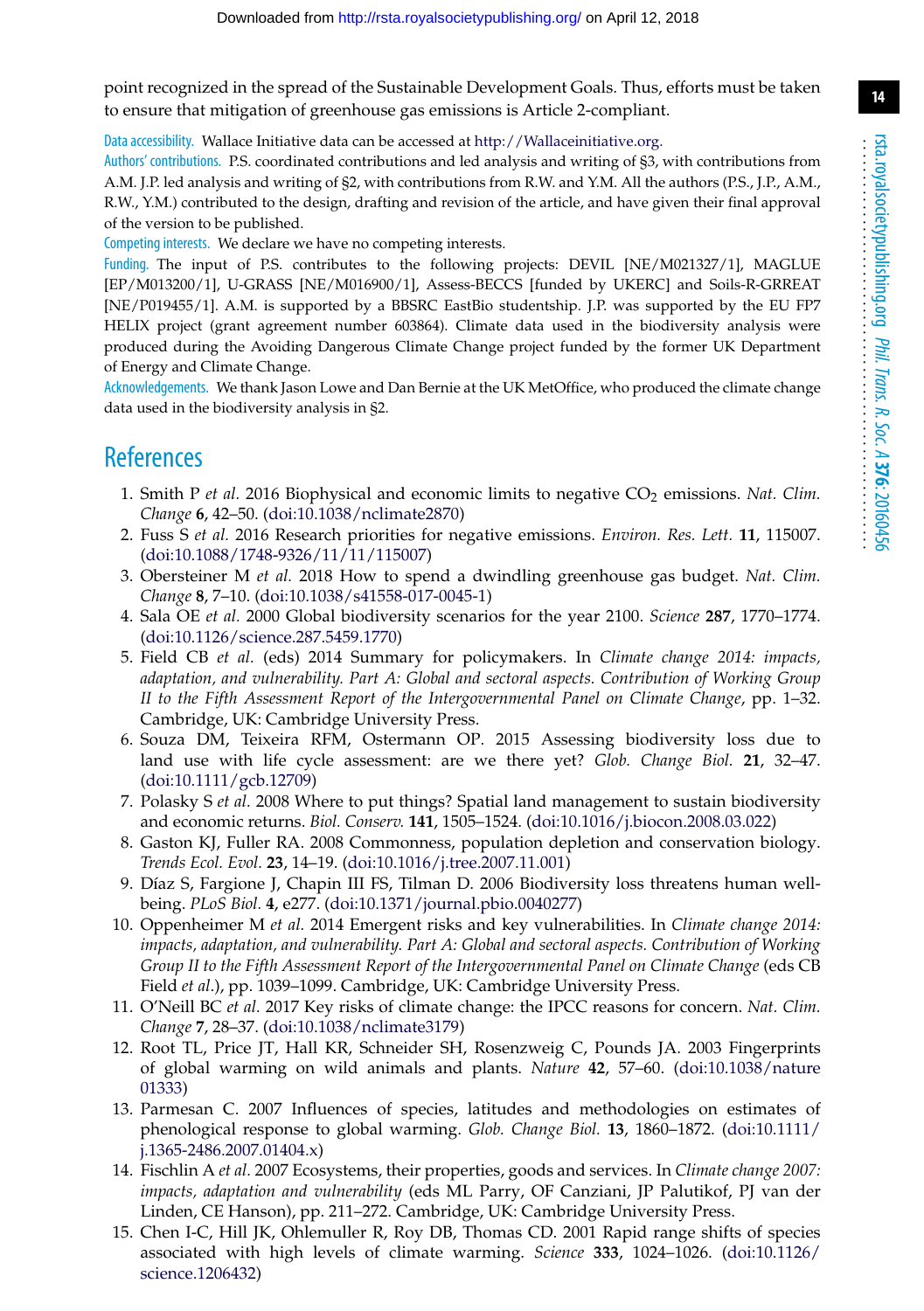- <span id="page-14-0"></span>16. Post E. 2013 *Ecology of climate change: the importance of biotic interactions*. Princeton, NJ: Princeton University Press.
- <span id="page-14-1"></span>17. Settele J *et al.* 2014 Terrestrial and inland water systems. In *Climate change 2014: impacts, adaptation, and vulnerability. Part A: Global and sectoral aspects. Contribution of Working Group II to the Fifth Assessment Report of the Intergovernmental Panel on Climate Change* (eds CB Field *et al*.), pp. 271–359. Cambridge, UK: Cambridge University Press.
- <span id="page-14-2"></span>18. Cramer W *et al.* 2014 Detection and attribution of observed impacts. In *Climate change 2014: impacts, adaptation, and vulnerability. Part A: Global and sectoral aspects. Contribution of Working Group II to the Fifth Assessment Report of the Intergovernmental Panel on Climate Change* (eds CB Field *et al.*), pp. 979–1037. Cambridge, UK: Cambridge University Press.
- <span id="page-14-3"></span>19. Warren R *et al.* 2013 Quantifying the benefit of early mitigation in avoiding biodiversity loss. *Nat. Clim. Change* **3**, 678–682. [\(doi:10.1038/nclimate1887\)](http://dx.doi.org/10.1038/nclimate1887)
- <span id="page-14-4"></span>20. Sekercioglu CH, Schneider SH, Fay JP, Loarie SR. 2008 Climate change, elevational range shifts, and bird extinctions. *Conserv. Biol.* **22**, 140–150. [\(doi:10.1111/j.1523-1739.2007.](http://dx.doi.org/10.1111/j.1523-1739.2007.00852.x)  $00852.x$
- <span id="page-14-5"></span>21. Foden WB *et al.* 2013 Identifying the world's most climate change vulnerable species: a systematic trait-based assessment of all birds, amphibians and corals. *PLoS ONE* **8**, e65427. [\(doi:10.1371/journal.pone.0065427\)](http://dx.doi.org/10.1371/journal.pone.0065427)
- <span id="page-14-6"></span>22. Thomas CD *et al.* 2004 Extinction risk from climate change. *Nature* **427**, 145–148. [\(doi:10.1038/nature02121\)](http://dx.doi.org/10.1038/nature02121)
- <span id="page-14-7"></span>23. Urban M. 2015 Accelerating extinction risk from climate change. *Science* **348**, 571–573. [\(doi:10.1126/science.aaa4984\)](http://dx.doi.org/10.1126/science.aaa4984)
- <span id="page-14-8"></span>24. Warren R, Price J, VanDerWal J, Cornelius S, Sohl H. In press. The implications of the United Nations Paris Agreement on Climate Change for key biodiversity areas. *Clim. Change*.
- <span id="page-14-9"></span>25. Williams JW, Jackson ST. 2007 Novel climates, no-analog communities, and ecological surprises. *Front. Ecol. Environ.* **5**, 475–482. [\(doi:10.1890/070037\)](http://dx.doi.org/10.1890/070037)
- <span id="page-14-10"></span>26. Feeley KJ, Silman MR. 2010 Biotic attrition from tropical forests correcting for truncated temperature niches. *Glob. Change Biol.* **16**, 1830–1836. [\(doi:10.1111/j.1365-2486.2009.02085.x\)](http://dx.doi.org/10.1111/j.1365-2486.2009.02085.x).
- <span id="page-14-11"></span>27. Malhi Y. 2012 The productivity, metabolism and carbon cycle of tropical forest vegetation. *J. Ecol.* **100**, 65–75. [\(doi:10.1111/j.1365-2745.2011.01916.x\)](http://dx.doi.org/10.1111/j.1365-2745.2011.01916.x).
- <span id="page-14-12"></span>28. Deutsch CA, Tewksbury JJ, Huey RB, Sheldon KS, Ghalambor CK, Haak DC, Martin PR. 2008 Impacts of climate warming on terrestrial ectotherms across latitude. *Proc. Natl Acad. Sci. USA* **105**, 6668–6672. [\(doi:10.1073/pnas.0709472105\)](http://dx.doi.org/10.1073/pnas.0709472105).
- <span id="page-14-13"></span>29. Garcia RA, Cabeza M, Rahbek C, Araújo MB. 2014 Multiple dimensions of climate change and their implications for biodiversity. *Science* **344**, 1247579. [\(doi:10.1126/science.1247579\)](http://dx.doi.org/10.1126/science.1247579).
- <span id="page-14-14"></span>30. Smith P *et al.* 2013 How much land based greenhouse gas mitigation can be achieved without compromising food security and environmental goals? *Glob. Change Biol.* **19**, 2285–2302. [\(doi:10.1111/gcb.12160\)](http://dx.doi.org/10.1111/gcb.12160)
- <span id="page-14-15"></span>31. Popp A *et al.* 2014 Land-use transition for bioenergy and climate stabilization: model comparison of drivers, impacts and interactions with other land use based mitigation options. *Clim. Change* **123**, 495–509. [\(doi:10.1007/s10584-013-0926-x\)](http://dx.doi.org/10.1007/s10584-013-0926-x)
- <span id="page-14-16"></span>32. Smith P. 2016 Soil carbon sequestration and biochar as negative emission technologies. *Glob. Change Biol.* **22**, 1315–1324. [\(doi:10.1111/gcb.13178\)](http://dx.doi.org/10.1111/gcb.13178)
- <span id="page-14-17"></span>33. Smith P *et al.* 2014 Agriculture, forestry and other land use (AFOLU). In *Climate change 2014: mitigation of climate change. Contribution of Working Group III to the Fifth Assessment Report of the Intergovernmental Panel on Climate Change* (eds O Edenhofer *et al.*), pp. 811–922. Cambridge, UK: Cambridge University Press.
- <span id="page-14-18"></span>34. Smith P *et al.* 2008 Greenhouse gas mitigation in agriculture. *Phil. Trans. R. Soc. B* **363**, 789–813. [\(doi:10.1098/rstb.2007.2184\)](http://dx.doi.org/10.1098/rstb.2007.2184)
- <span id="page-14-19"></span>35. Bain CG *et al.* 2011 *IUCN UK Commission of Inquiry on peatlands*. Edinburgh, Scotland: IUCN UK Peatland Programme.
- <span id="page-14-20"></span>36. Bustamante M *et al.* 2014 Co-benefits, trade-offs, barriers and policies for greenhouse gas mitigation in the agriculture, forestry and other land use (AFOLU) sector. *Glob. Change Biol.* **20**, 3270–3290. [\(doi:10.1111/gcb.12591\)](http://dx.doi.org/10.1111/gcb.12591)
- <span id="page-14-21"></span>37. Smith P *et al.* 2007 Policy and technological constraints to implementation of greenhouse gas mitigation options in agriculture. *Agric. Ecosyst. Environ.* **118**, 6–28. [\(doi:10.1016/j.agee.](http://dx.doi.org/10.1016/j.agee.2006.06.006) [2006.06.006\)](http://dx.doi.org/10.1016/j.agee.2006.06.006)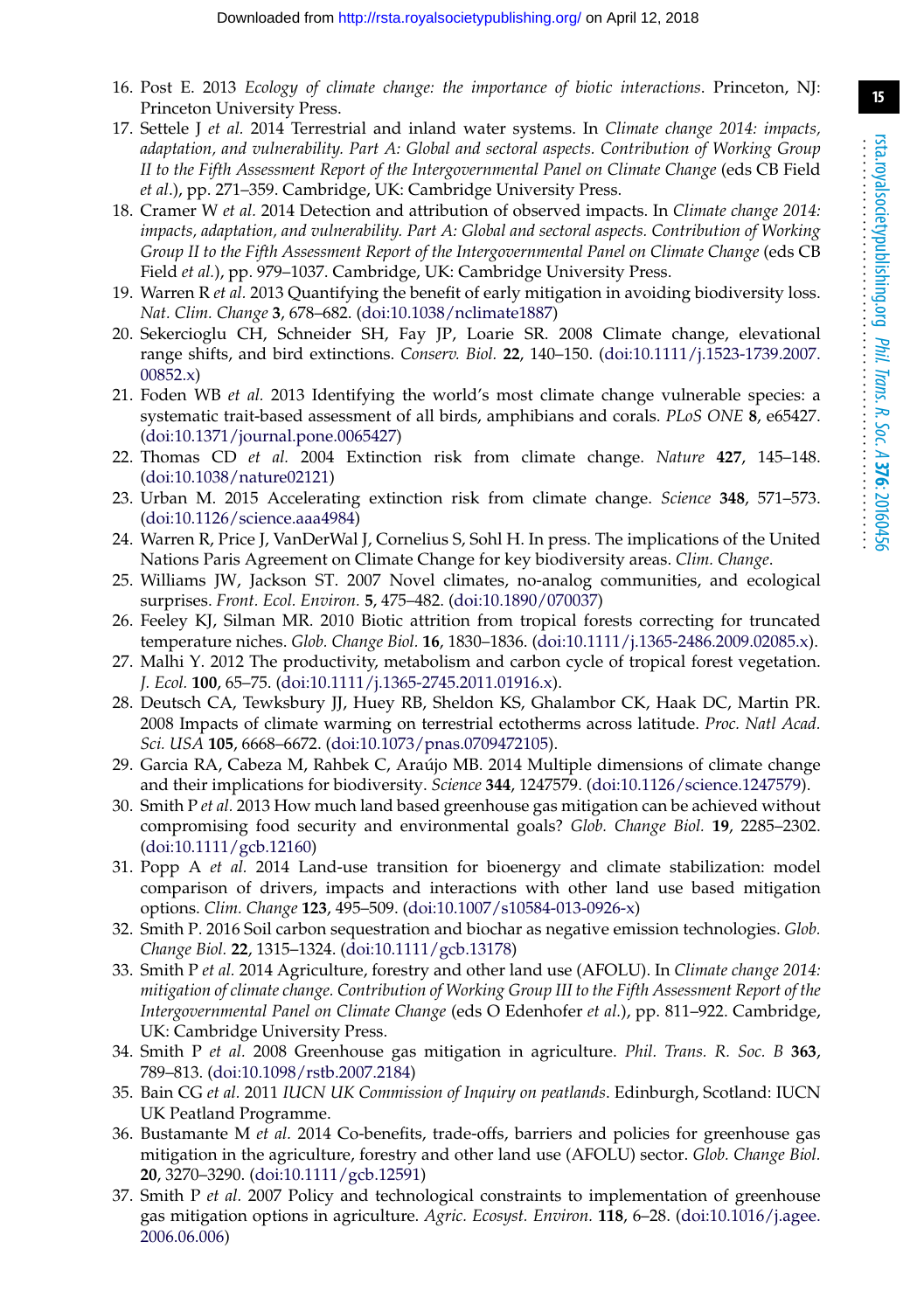- <span id="page-15-0"></span>38. Hütsch BW, Webster CP, Powlson DS. 1993 Long-term effects of nitrogen fertilization on methane oxidation in soil of the broadbalk wheat experiment. *Soil Biol. Biochem.* **25**, 1307–1315. [\(doi:10.1016/0038-0717\(93\)90045-D\)](http://dx.doi.org/10.1016/0038-0717(93)90045-D)
- <span id="page-15-1"></span>39. Conley DJ, Paerl HW, Howarth RW, Boesch DF, Seitzinger SP, Havens KE, Lancelot C, Likens GE. 2009 Controlling eutrophication: nitrogen and phosphorus. *Science* **323**, 1014– 1015. [\(doi:10.1126/science.1167755\)](http://dx.doi.org/10.1126/science.1167755)
- <span id="page-15-2"></span>40. Bobbink R *et al.* 2010 Global assessment of nitrogen deposition effects on terrestrial plant diversity: a synthesis. *Ecol. Appl.* **20**, 30–59. [\(doi:10.1890/08-1140.1\)](http://dx.doi.org/10.1890/08-1140.1)
- <span id="page-15-3"></span>41. Maeder P, Fliessbach A, Dubois D, Gunst L, Fried P, Niggli U. 2002 Soil fertility and biodiversity in organic farming. *Science* **296**, 1694–1697. [\(doi:10.1126/science.1071148\)](http://dx.doi.org/10.1126/science.1071148)
- <span id="page-15-4"></span>42. Durán Zuazo VH, Rodríguez Pleguezuelo CR. 2008 Soil-erosion and runoff prevention by plant covers. A review*. Agron. Sustain. Dev.* **28**, 65–86. [\(doi:10.1051/agro:2007062\)](http://dx.doi.org/10.1051/agro:2007062)
- <span id="page-15-6"></span><span id="page-15-5"></span>43. Clark EH. 1985 The offsite costs of soil erosion. *J. Soil Water Conserv.* **40**, 19–22.
- 44. Newcombe CP, Macdonald DD. 1991 Effects of suspended sediments on aquatic ecosystems. *North Am. J. Fish Manage.* **11**, 72–82. [\(doi:10.1577/1548-8675\(1991\)011](http://dx.doi.org/10.1577/1548-8675(1991)011%3C0072:EOSSOA%3E2.3.CO;2)*<*0072: [EOSSOA](http://dx.doi.org/10.1577/1548-8675(1991)011%3C0072:EOSSOA%3E2.3.CO;2)*>*2.3.CO;2)
- <span id="page-15-7"></span>45. Fabricius KE, De'ath G. 2001 Biodiversity on the Great Barrier Reef: large-scale patterns and turbidity-related total loss of soft coral taxa. In *Oceanographic processes of coral reefs: physical and biological links in the Great Barrier Reef* (ed. E Wolanski), pp. 127–144. Boca Raton, FL: CRC Press.
- <span id="page-15-8"></span>46. Power AG. 2010 Ecosystem services and agriculture: tradeoffs and synergies. *Phil. Trans. R. Soc. B* **365**, 2959–2971. [\(doi:10.1098/rstb.2010.0143\)](http://dx.doi.org/10.1098/rstb.2010.0143)
- <span id="page-15-9"></span>47. Langdale GW, West LT, Bruce RR, Miller WP, Thomas AW. 1992 Restoration of eroded soil with conservation tillage. *Soil Technol.* **5**, 81–90. [\(doi:10.1016/0933-3630\(92\)90009-P\)](http://dx.doi.org/10.1016/0933-3630(92)90009-P)
- <span id="page-15-10"></span>48. Ferreira MC, Andrade DDS, Chueire LMDO, Takemura SM, Hungria M. 2000 Tillage method and crop rotation effects on the population sizes and diversity of bradyrhizobia nodulating soybean. *Soil Biol. Biochem.* **32**, 627–637. [\(doi:10.1016/S0038-0717\(99\)00189-3\)](http://dx.doi.org/10.1016/S0038-0717(99)00189-3)
- <span id="page-15-11"></span>49. Kladivko EJ. 2001 Tillage systems and soil ecology. *Soil Tillage Res.* **61**, 61–76. [\(doi:10.1016/](http://dx.doi.org/10.1016/S0167-1987(01)00179-9) [S0167-1987\(01\)00179-9\)](http://dx.doi.org/10.1016/S0167-1987(01)00179-9)
- <span id="page-15-12"></span>50. Witt WW. 1984 Response of weeds and herbicides under no-tillage conditions. In *No-tillage agriculture: principles and practices* (eds RE Phillips, SH Phillips), pp. 152–170. New York, NY: Van Nostrand Reinhold.
- <span id="page-15-13"></span>51. Machovina B, Feeley KJ, Ripple WJ. 2015 Biodiversity conservation: the key is reducing meat consumption. *Sci. Total Environ.* **536**, 419–431. [\(doi:10.1016/j.scitotenv.2015.07.022\)](http://dx.doi.org/10.1016/j.scitotenv.2015.07.022)
- <span id="page-15-14"></span>52. Matera E, Sakowski T, Słoniewski K, Romanowicz B. 2010 Grazing as a tool to maintain biodiversity of grassland—a review. *Anim. Sci. Papers Rep.* **28**, 315–334.
- <span id="page-15-15"></span>53. Evans R. 1990 Soils at risk of accelerated erosion in England and Wales. *Soil Use Manage.* **6**, 125–131. [\(doi:10.1111/j.1475-2743.1990.tb00821.x\)](http://dx.doi.org/10.1111/j.1475-2743.1990.tb00821.x)
- <span id="page-15-16"></span>54. Heisler JL, Briggs JM, Knapp AK. 2002 Long-term patterns of shrub expansion in a C4 dominated grassland: fire frequency and the dynamics of shrub cover and abundance. *Am. J. Bot.* **90**, 423–428. [\(doi:10.3732/ajb.90.3.423\)](http://dx.doi.org/10.3732/ajb.90.3.423)
- <span id="page-15-17"></span>55. Keeley JE, Fotheringham CJ, Morais M. 1999 Reexamining fire suppression impacts on brushland fire regimes. *Science* **284**, 1829–1832. [\(doi:10.1126/science.284.5421.1829\)](http://dx.doi.org/10.1126/science.284.5421.1829)
- <span id="page-15-18"></span>56. Harvey CA, Dickson B, Kormos C. 2010 Opportunities for achieving biodiversity conservation through REDD. *Conserv. Lett.* **3**, 53–61. [\(doi:10.1111/j.1755-263X.2009.00086.x\)](http://dx.doi.org/10.1111/j.1755-263X.2009.00086.x)
- <span id="page-15-19"></span>57. Strassburg BBN *et al.* 2010 Global congruence of carbon storage and biodiversity in terrestrial ecosystems. *Conserv. Lett.* **3**, 98–105. [\(doi:10.1111/j.1755-263X.2009.00092.x\)](http://dx.doi.org/10.1111/j.1755-263X.2009.00092.x)
- <span id="page-15-20"></span>58. Holmes TP, Blate GM, Zweede JC, Pereira Jr R, Barreto P, Boltz F, Bauch R. 2002 Financial and ecological indicators of reduced impact logging performance in the eastern Amazon. *Forest Ecol. Manage.* **163**, 93–110. [\(doi:10.1016/S0378-1127\(01\)00530-8\)](http://dx.doi.org/10.1016/S0378-1127(01)00530-8)
- <span id="page-15-21"></span>59. Putz FE, Blate GM, Redford KH, Fimbel R, Robinson J. 2001 Tropical forest management and conservation of biodiversity: an overview. *Conserv. Biol.* **15**, 7–20. [\(doi:10.1046/](http://dx.doi.org/10.1046/j.1523-1739.2001.00018.x) [j.1523-1739.2001.00018.x\)](http://dx.doi.org/10.1046/j.1523-1739.2001.00018.x)
- <span id="page-15-22"></span>60. Garnett T *et al.* 2013 Sustainable intensification in agriculture. *Science* **341**, 33–34. [\(doi:10.1126/science.1234485\)](http://dx.doi.org/10.1126/science.1234485)
- <span id="page-15-23"></span>61. Smith P. 2013 Delivering food security without increasing pressure on land. *Glob. Food Secur.* **2**, 18–23. [\(doi:10.1016/j.gfs.2012.11.008\)](http://dx.doi.org/10.1016/j.gfs.2012.11.008)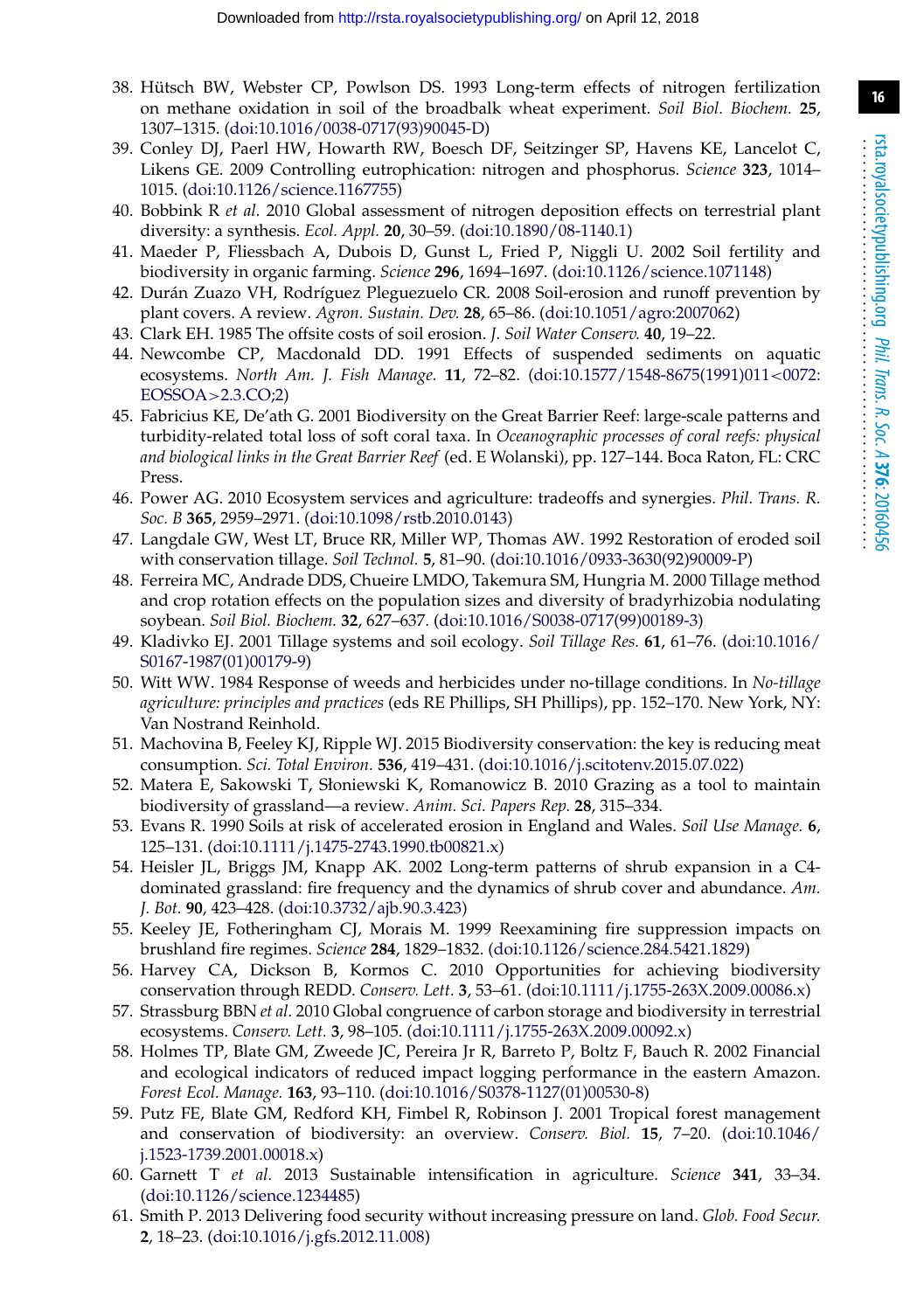- <span id="page-16-0"></span>62. Foley JA *et al.* 2011 Solutions for a cultivated planet. *Nature* **478**, 337–342. [\(doi:10.1038/](http://dx.doi.org/10.1038/nature10452) [nature10452\)](http://dx.doi.org/10.1038/nature10452)
- <span id="page-16-1"></span>63. Tilman D, Balzer C, Hill J, Befort BL. 2011 Global food demand and the sustainable intensification of agriculture. *Proc. Natl Acad. Sci. USA* **108**, 20 260–20 264. [\(doi:10.1073/pnas.](http://dx.doi.org/10.1073/pnas.1116437108) [1116437108\)](http://dx.doi.org/10.1073/pnas.1116437108)
- 64. Phalan B, Onial M, Balmford A, Green RE. 2011 Reconciling food production and biodiversity conservation: land sharing and land sparing compared. *Science* **333**, 1289–1291. [\(doi:10.1126/science.1208742\)](http://dx.doi.org/10.1126/science.1208742)
- 65. Mueller ND, Gerber JS, Johnston M, Ray DK, Ramankutty N, Foley JA. 2012 Closing yield gaps through nutrient and water management. *Nature* **490**, 254–257. [\(doi:10.1038/](http://dx.doi.org/10.1038/nature11420) [nature11420\)](http://dx.doi.org/10.1038/nature11420)
- <span id="page-16-2"></span>66. Lamb A *et al.* 2016 Land sparing could help eliminate net greenhouse gas emissions from farming and land-use change. *Nat. Clim. Change* **6**, 488–492. [\(doi:10.1038/nclimate2910\)](http://dx.doi.org/10.1038/nclimate2910)
- <span id="page-16-3"></span>67. Aleksandrowicz L, Green R, Joy EJ, Smith P, Haines A. 2016 The impacts of adopting environmentally sustainable and healthy diets on greenhouse gas emissions, land use, and water use: a systematic review. *PLoS ONE* **11**, e0165797. [\(doi:10.1371/journal.pone.0165797\)](http://dx.doi.org/10.1371/journal.pone.0165797)
- <span id="page-16-4"></span>68. Bajželj B, Richards KS, Allwood JM, Smith P, Dennis JS, Curmi E, Gilligan CA. 2014 The importance of food demand management for climate mitigation. *Nat. Clim. Change* **4**, 924–929. [\(doi:10.1038/nclimate2353\)](http://dx.doi.org/10.1038/nclimate2353)
- <span id="page-16-5"></span>69. Stehfest E, Bouwmann L, van Vuuren D, den Elzen MGJ, Eikhout B, Kabat P. 2009 Climate benefits of changing diet. *Clim. Change* **95**, 83–102. [\(doi:10.1007/s10584-008-9534-6\)](http://dx.doi.org/10.1007/s10584-008-9534-6)
- <span id="page-16-6"></span>70. Canadell JG, Raupach MR. 2008 Managing forests for climate change mitigation. *Science* **320**, 1456–1457. [\(doi:10.1126/science.1155458\)](http://dx.doi.org/10.1126/science.1155458)
- <span id="page-16-7"></span>71. Obersteiner M *et al.* 2001 Managing climate risk. *Science* **294**, 786–787. [\(doi:10.1126/](http://dx.doi.org/10.1126/science.294.5543.786b) [science.294.5543.786b\)](http://dx.doi.org/10.1126/science.294.5543.786b)
- <span id="page-16-9"></span>72. Keith D. 2009 Why capture CO2 from the atmosphere. *Science* **325**, 1654–1655. [\(doi:10.1126/](http://dx.doi.org/10.1126/science.1175680) [science.1175680\)](http://dx.doi.org/10.1126/science.1175680)
- <span id="page-16-10"></span>73. Socolow R *et al.* 2011 *Direct air capture of CO*<sup>2</sup> *with chemicals: a technology assessment for the APS Panel on Public Affairs*. College Park, MD: American Physical Society.
- <span id="page-16-11"></span>74. Schuiling RD, Krijgsman P. 2006 Enhanced weathering: an effective and cheap tool to sequester CO2. *Clim. Change* **74**, 349–354. [\(doi:10.1007/s10584-005-3485-y\)](http://dx.doi.org/10.1007/s10584-005-3485-y)
- 75. Kelemen PB, Matter JM. 2008 In situ carbonation of peridotite for CO2 storage. *Proc. Natl Acad. Sci. USA* **105**, 17 295–17 300. [\(doi:10.1073/pnas.0805794105\)](http://dx.doi.org/10.1073/pnas.0805794105)
- <span id="page-16-12"></span>76. Taylor LL *et al.* 2016 Enhanced weathering strategies for stabilizing climate and averting ocean acidification. *Nat. Clim. Change* **6**, 402–406. [\(doi:10.1038/nclimate2882\)](http://dx.doi.org/10.1038/nclimate2882)
- <span id="page-16-13"></span>77. Arora VK, Montenegro A. 2011 Small temperature benefits provided by realistic afforestation efforts. *Nat. Geosci.* **4**, 514–518. [\(doi:10.1038/ngeo1182\)](http://dx.doi.org/10.1038/ngeo1182)
- <span id="page-16-14"></span>78. Jackson RB *et al.* 2008 Protecting climate with forests. *Environ. Res. Lett.* **3**, 044006. [\(doi:10.1088/1748-9326/3/4/044006\)](http://dx.doi.org/10.1088/1748-9326/3/4/044006)
- <span id="page-16-8"></span>79. Woolf D, Amonette JE, Street-Perrott A, Lehmann J, Joseph S. 2010 Sustainable biochar to mitigate global climate change. *Nat. Commun.* **1**, 56. [\(doi:10.1038/ncomms1053\)](http://dx.doi.org/10.1038/ncomms1053)
- <span id="page-16-15"></span>80. National Academy of Sciences. 2015 *Climate intervention: carbon dioxide removal and reliable sequestration*. Washington, DC: National Academies Press.
- <span id="page-16-16"></span>81. Smith P, Haszeldine RS, Smith SM. 2016 Preliminary assessment of the potential for, and limitations to, terrestrial negative emission technologies in the UK. *Environ. Sci. Processes Impacts* **18**, 1400–1405. [\(doi:10.1039/C6EM00386A\)](http://dx.doi.org/10.1039/C6EM00386A)
- <span id="page-16-17"></span>82. Rainey HJ *et al.* 2014 A review of corporate goals of no net loss and net positive impact on biodiversity. *Oryx* **49**, 232–238. [\(doi:10.1017/S0030605313001476\)](http://dx.doi.org/10.1017/S0030605313001476)
- <span id="page-16-18"></span>83. Renforth P. 2012 The potential of enhanced weathering in the UK. *Int. J. Greenh. Gas Control* **10**, 229–243. [\(doi:10.1016/j.ijggc.2012.06.011\)](http://dx.doi.org/10.1016/j.ijggc.2012.06.011)
- <span id="page-16-19"></span>84. Franzluebbers AJ. 2002 Soil organic matter stratification ratio as an indicator of soil quality. *Soil Tillage Res.* **66**, 95–106. [\(doi:10.1016/S0167-1987\(02\)00018-1\)](http://dx.doi.org/10.1016/S0167-1987(02)00018-1)
- <span id="page-16-20"></span>85. Acton DF, Gregorich LJ (eds). 1995 *The health of our soils—toward sustainable agriculture in Canada*, pp. 5–10. Ottawa, ON: Centre for Land and Biological Resources Research, Research Branch, Agriculture and Agri-Food Canada.
- <span id="page-16-21"></span>86. Lehmann J, Joseph S (eds). 2015 *Biochar for environmental management: science, technology and implementation*. London, UK: Earthscan.